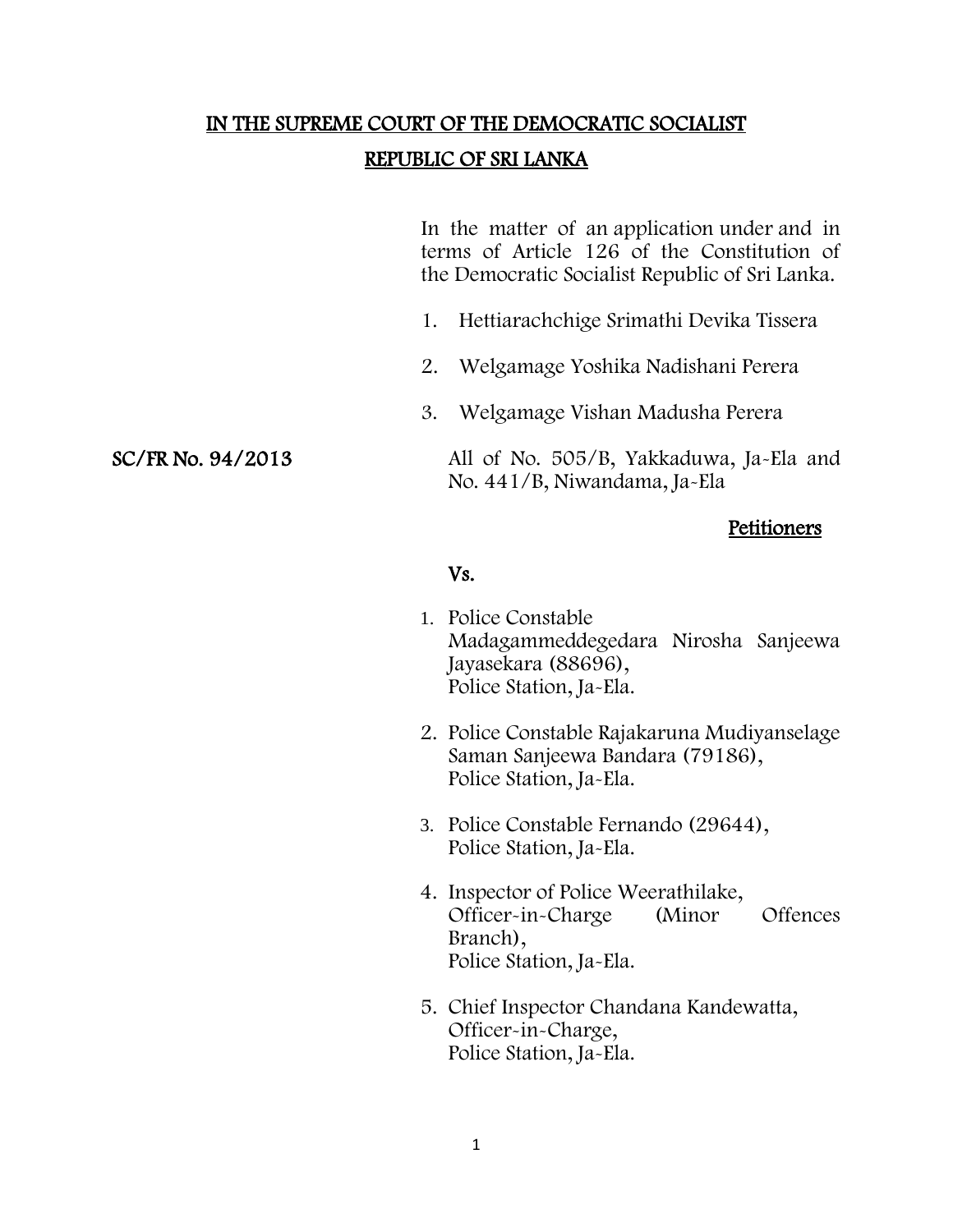| 6. Udaya Hemantha,<br>Police<br>Assistant Superintendent of<br>(Peliyagoda),<br>ASP's Office, Peliyagoda. |
|-----------------------------------------------------------------------------------------------------------|
| 7. Senior Superintendent of Police,<br>Police Headquarters,<br>Colombo 01.                                |
| 8. The Honourable Attorney General,<br>Department of the Attorney General,<br>Colombo 12.                 |
| Respondents                                                                                               |

| Before:     | Buwaneka Aluwihare, PC. J.<br>L. T. B. Dehideniya, J.<br>S. Thurairaja PC. J                        |
|-------------|-----------------------------------------------------------------------------------------------------|
| Counsel:    | Saliya Pieris PC with Anjana Rathnasiri for the<br>Petitioners.                                     |
|             | Dr. Sunil Coorey with Sudarshani Coorey for the 1 <sup>st</sup> and<br>2 <sup>nd</sup> Respondents. |
|             | Induni Punchihewa SC for the Hon. Attorney General.                                                 |
| Argued on:  | 13.07.2020                                                                                          |
| Decided on: | 30.06.2021                                                                                          |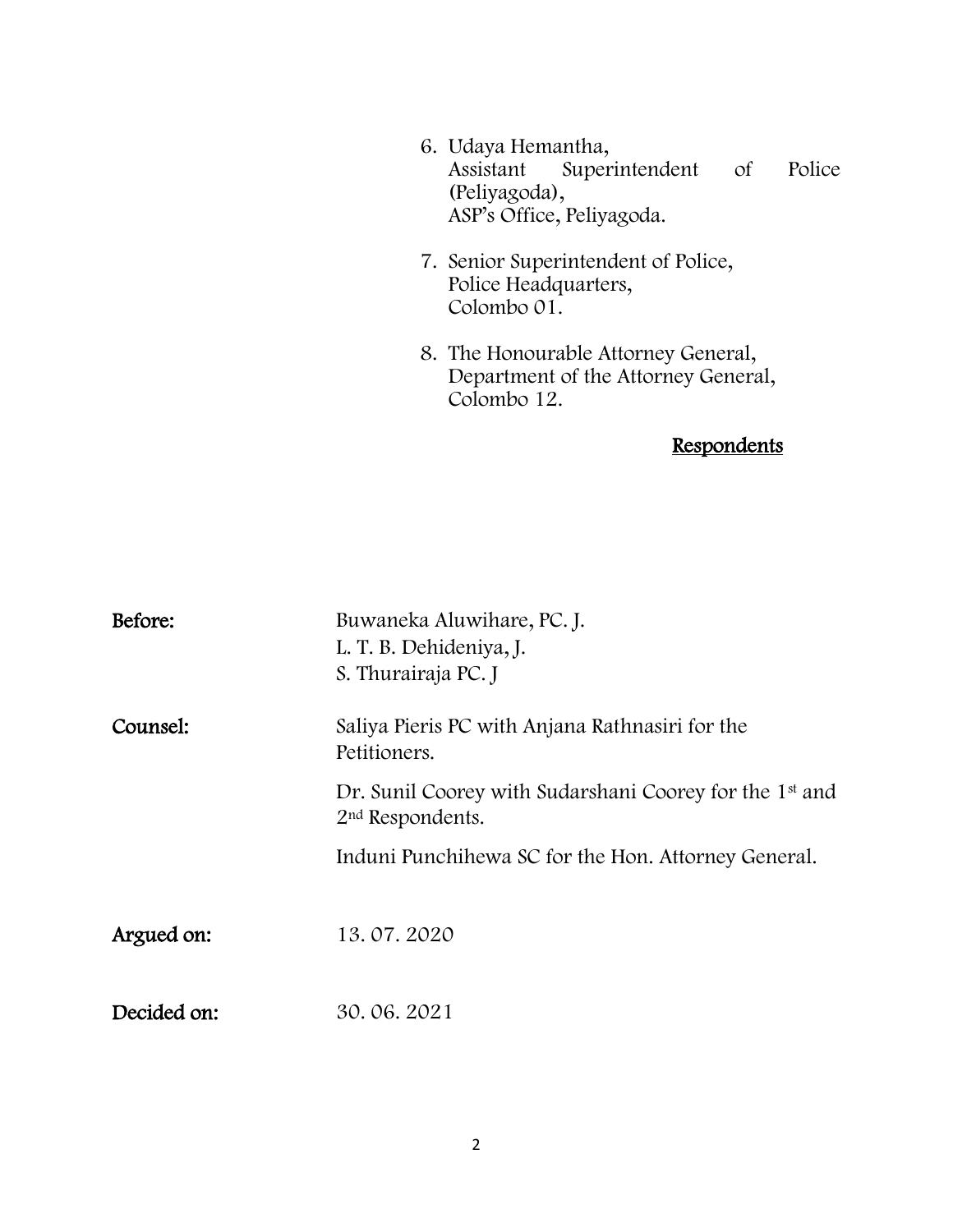# Judgement

# Aluwihare PC. J.,

The Petitioners were granted Leave to proceed for the alleged infringement of their fundamental rights enshrined in Articles 11, 12 (1), 13 (1) of the Constitution.

Initially, I wish to set out the versions submitted by the Petitioners as well as the 1st and 2nd Respondents, before the court.

# The Version of the Petitioners

On the Christmas eve of 2012, the 1st Petitioner, along with her 25year old daughter and the 15year old minor son [the 2nd and 3rd Petitioner], had gone to the Public Market Complex, Ja-Ela situated along the Colombo-Negombo main road to make some purchases for Christmas. The 1st Petitioner who had been driving the 2nd Petitioner's car had parked it in front of the Public Market Complex in the space between the edge of the main road and the kerb. The Petitioners maintain that it is a space where the public is normally allowed to park their vehicles and that the car was parked at an angle to the kerb in such a manner that it did not block any vehicular traffic, plying along the main road. While the 1st Petitioner had gone shopping, her children had stayed in the car, the 2nd Petitioner in the driver's seat and the 3rd Petitioner in the front passenger seat.

The Petitioners aver that while they were so waiting, the 1<sup>st</sup> Respondent had come up to the car and had knocked on the shutter of the car on the driver's side, asking the 2nd Petitioner to open it. When the 2nd Petitioner rolled down the shutter, the 1<sup>st</sup> Respondent had admonished the 2<sup>nd</sup> and 3<sup>rd</sup> Petitioners with obscenities, accusing them of behaving inappropriately inside the car. The 2nd Petitioner had informed the 1st Respondent that they were waiting for their mother and reversed the car in order to approach the main road. The 1st respondent had then banged on the vehicle ordering her to stop, "නවත්තපිය තෝ කොහෙද යන්නේ?". At this point the 2nd Respondent had arrived at the scene and had made an attempt to grab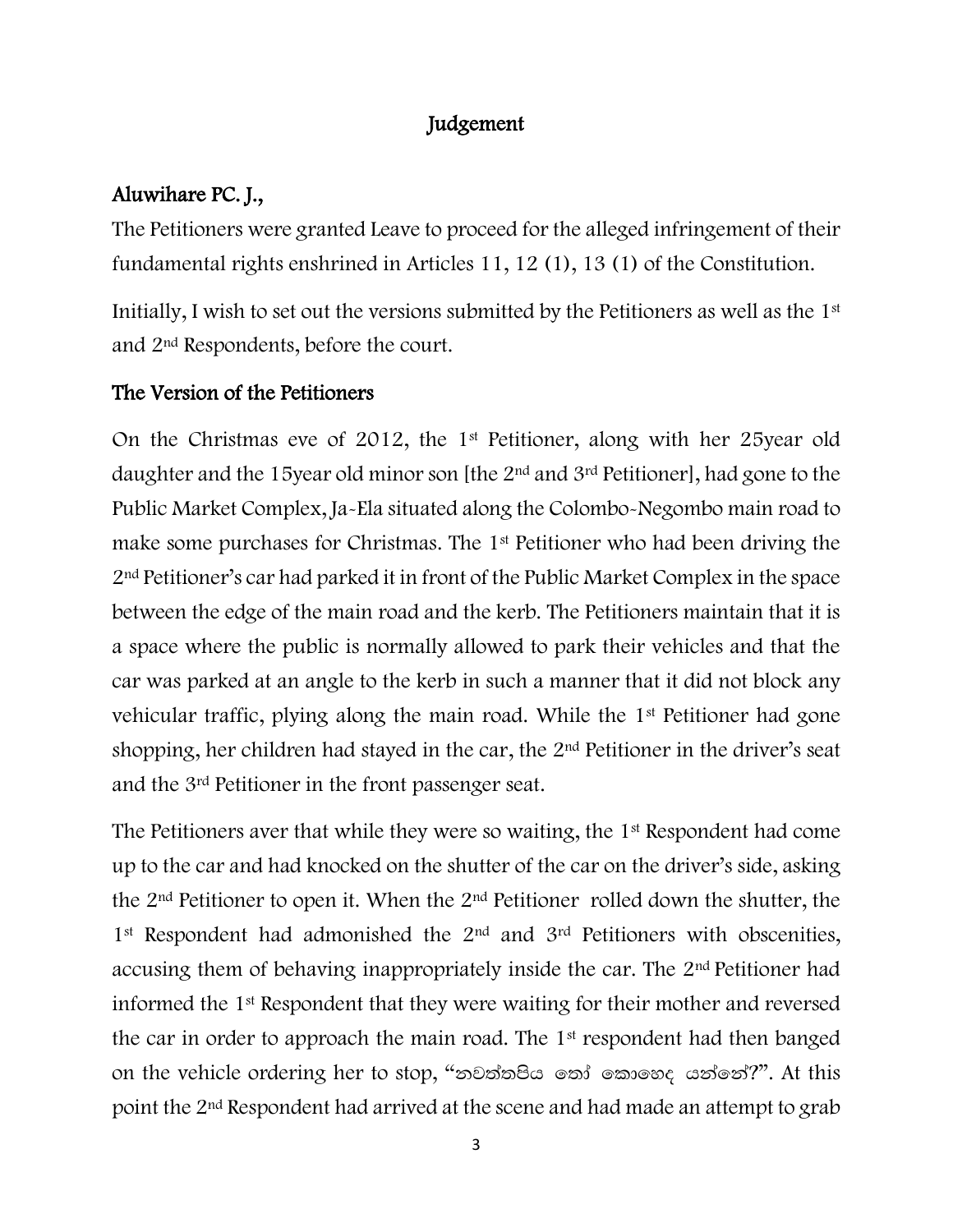the 2nd Petitioner by her shoulder. When she tried to block the 2nd Respondent, he had hit her hand and pulled her out of the vehicle by her shirt while verbally abusing her with obscenities. Thereafter, the 2nd Respondent had pinned her against the car by applying force on her chest. In the midst of this incident, it is also alleged that, while the 3rd Petitioner was still in the vehicle, the 1st Respondent slapped him.

When his sister was dragged out of the car, the 3<sup>rd</sup> Petitioner had got out of the car and had moved towards her, in an attempt to make the 2nd Respondent release her. The 2<sup>nd</sup> Respondent had then approached the 3<sup>rd</sup> Petitioner uttering the words " $q_7$  $\odot$   $\odot$   $\odot$   $\circ$   $\circ$   $\circ$   $\circ$   $\circ$ ?" and had slapped him. At this point, the 1<sup>st</sup> Petitioner had returned and seeing the incident, she had made an attempt to push the 1st and 2nd Respondents away from her children. The 2nd Respondent had reacted by grabbing her by the hands and assaulting her. When the 2nd and 3rd Petitioners came to the rescue of their mother [the 1st Petitioner], they too had been subjected to assault.

At this point, the 3rd Respondent had arrived at the scene and had separated the two parties and asked the Petitioners to get into the car. The Petitioners allege that the 2nd Respondent then had misshapen the ignition key, by striking it on the car and had thrown it onto the road. The 3rd Respondent had picked it up and having straightened it, had returned it to the Petitioners, advising the 2nd Petitioner to drive the car to the Ja-Ela Police Station. The 3rd Respondent himself had got into the vehicle. The Petitioners state that even as they were leaving the scene, the 2nd Respondent continued to obstruct them, however, with the assistance of the 3rd Respondent, the 2<sup>nd</sup> Petitioner managed to steer the vehicle to the main road and headed to the Ja-Ela Police Station. The Petitioners have also stated that, the 1<sup>st</sup> Petitioner lost her mobile phone in the melee.

Upon arrival at the Ja-Ela Police Station, the Petitioners had met the Officer-in-Charge of the police station [the 5th Respondent], and had conveyed that they want to lodge a complaint regarding the assault by the 1st and 2nd Respondents. The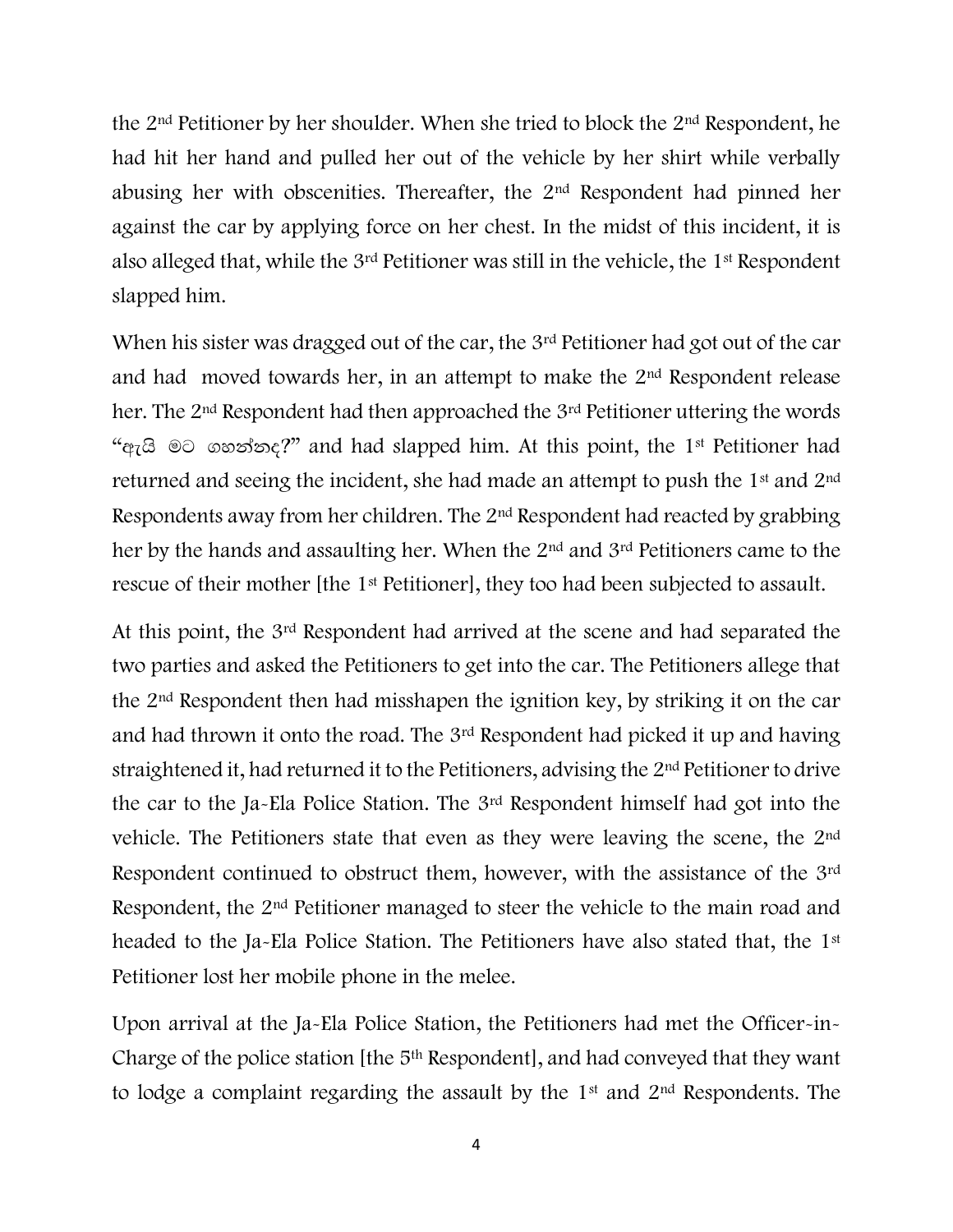Petitioners, thereupon, had been directed to the Traffic Branch. The Petitioners allege that, while they were seated at the traffic branch to have their complaint recorded, the 2nd Respondent had come there and kicked the 3rd Petitioner stating in Sinhala, "තොපිව පුටුවල තෙමෙයි, තොපිව බිමයි ඉන්දන්නේ." When the  $1<sup>st</sup>$ Petitioner protested at his conduct, the 2nd Respondent had replied that it was an accident and had left.

Subsequently, the 2nd Respondent had returned to the Traffic Division together with the 1<sup>st</sup> and 4<sup>th</sup> Respondents and had had a discussion for about an hour before calling the 3rd Petitioner inside the room to record a statement. When the 3rd Petitioner went into the room, the  $1<sup>st</sup>$  and  $2<sup>nd</sup>$  Respondents had started abusing him in indecent language and the 4th Respondent, the Officer-in-Charge of the Minor Offences Branch who had been present there, however, had made no attempt to stop them. Observing that the  $3<sup>rd</sup>$  Petitioner was being verbally abused by the  $1<sup>st</sup>$ , 2nd and 4th Respondents, the 1st Petitioner had entered the room. The 3rd Petitioner had informed her that the Respondents were verbally abusing him. When she inquired from them as to whether the purpose of summoning the 3rd Petitioner was to abuse them, the 1<sup>st</sup> and 2<sup>nd</sup> Respondents had left the room, while neither the 4th Respondent nor any other officer had proceeded to record statements from the Petitioners.

The Petitioners aver that, although they had inquired several times from the 4<sup>th</sup> and 5th Respondents as to why they were not recording the Petitioner's complaint, they had been asked to wait at the Traffic Branch until the police investigate the matter. The Petitioners assert that at one point they saw the 1<sup>st</sup>, 2<sup>nd</sup>, 4<sup>th</sup> and 5<sup>th</sup> Respondents having a discussion in the office of the Officer-in-Charge. In spite of their numerous appeals to the said Respondents, that they be allowed to leave the Police Station as they wanted to attend the Midnight Mass that night, they had been kept at the police station. Meanwhile, the Petitioners had managed to contact the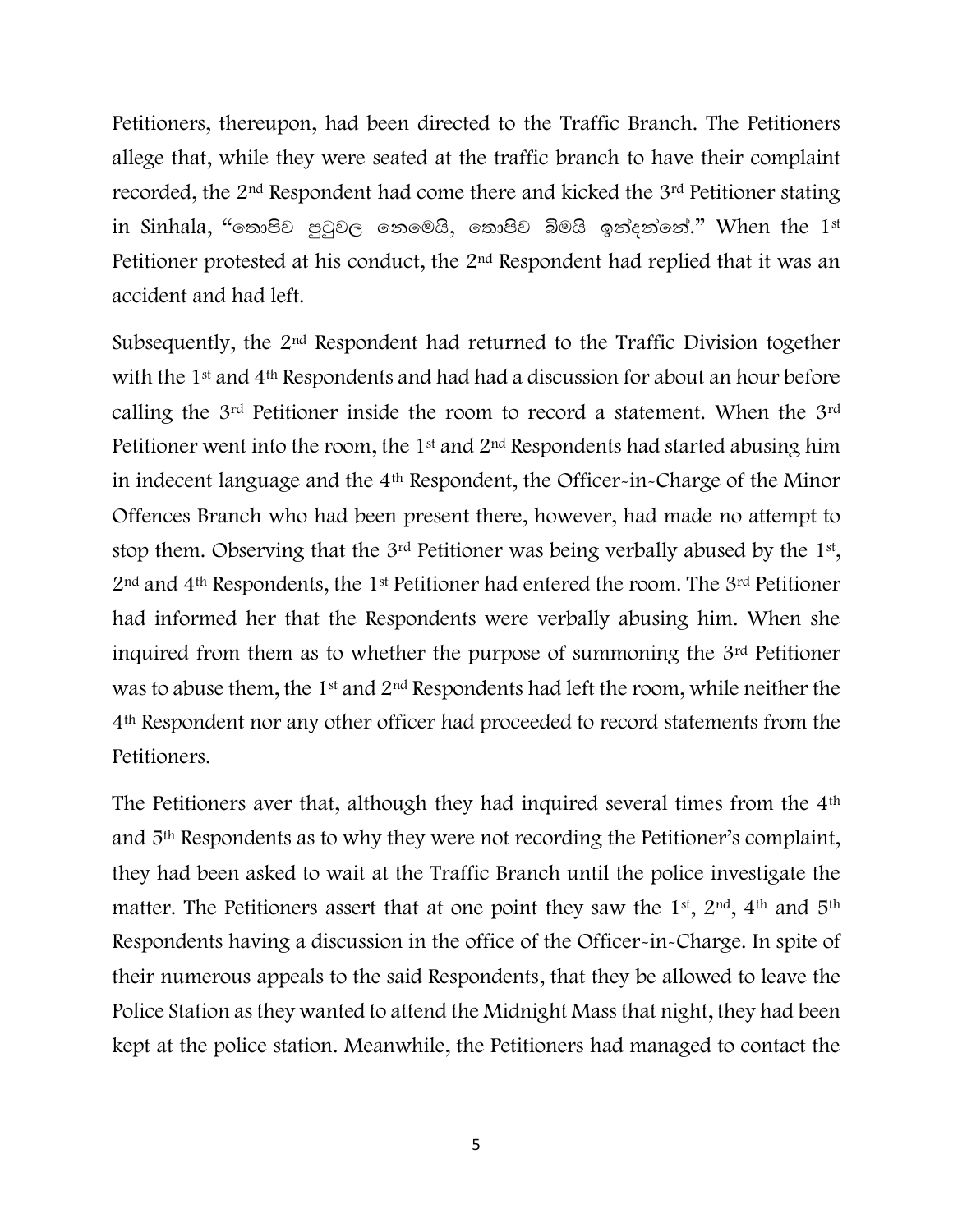1st Petitioner's brother and while they were waiting at the Traffic Branch, some of their relatives had arrived at the police station.

According to the Petitioners, at about 8.30 pm they had been informed by the 4th Respondent to get into a police vehicle as they need to consult the 6th Respondent, [ASP Peliyagoda]. As the Petitioners refused to travel in a police vehicle, the Petitioners and the 4<sup>th</sup> Respondent had travelled to the 6<sup>th</sup> Respondent's office, by a private vehicle.

While the Petitioners were waiting outside the  $6<sup>th</sup>$  Respondent's office, the  $1<sup>st</sup>, 2<sup>nd</sup>$ , 4th, 5th and 6th Respondents and the Attorney-at-Law of the petitioners, had had a discussion. At one point, the Petitioners had been called in to the office of the 6th Respondent and the Petitioners had explained the incident to the 6<sup>th</sup> Respondent. He had expressed his regret for the injustice caused to the Petitioners by the officers of the Ja-Ela Police Station and directed the 1st and 2nd Respondents to apologize to the Petitioners which they had proceeded to do. The 6th Respondent had then asked the Petitioners to make statements at the Ja-Ela Police Station and to proceed home.

The Petitioners had then been brought back to the Ja-Ela Police Station around midnight, but their statements, however, had been recorded only after a further delay of 2 to 3 hours. The Petitioners state that they were not allowed to read their statements before signing them, and the 1st Petitioner had alleged that when she requested that she be permitted to read her statement, she had not been permitted to do so.

Even after the recording of the statements, the 1st and 2nd Petitioners had not been allowed to leave the Police Station. The 4th Respondent had informed them that the 7th Respondent would be visiting the Police Station in the morning and that they should wait for him, while the 3rd Petitioner could go home. Around 4.30 am the 3rd Petitioner had been allowed to leave.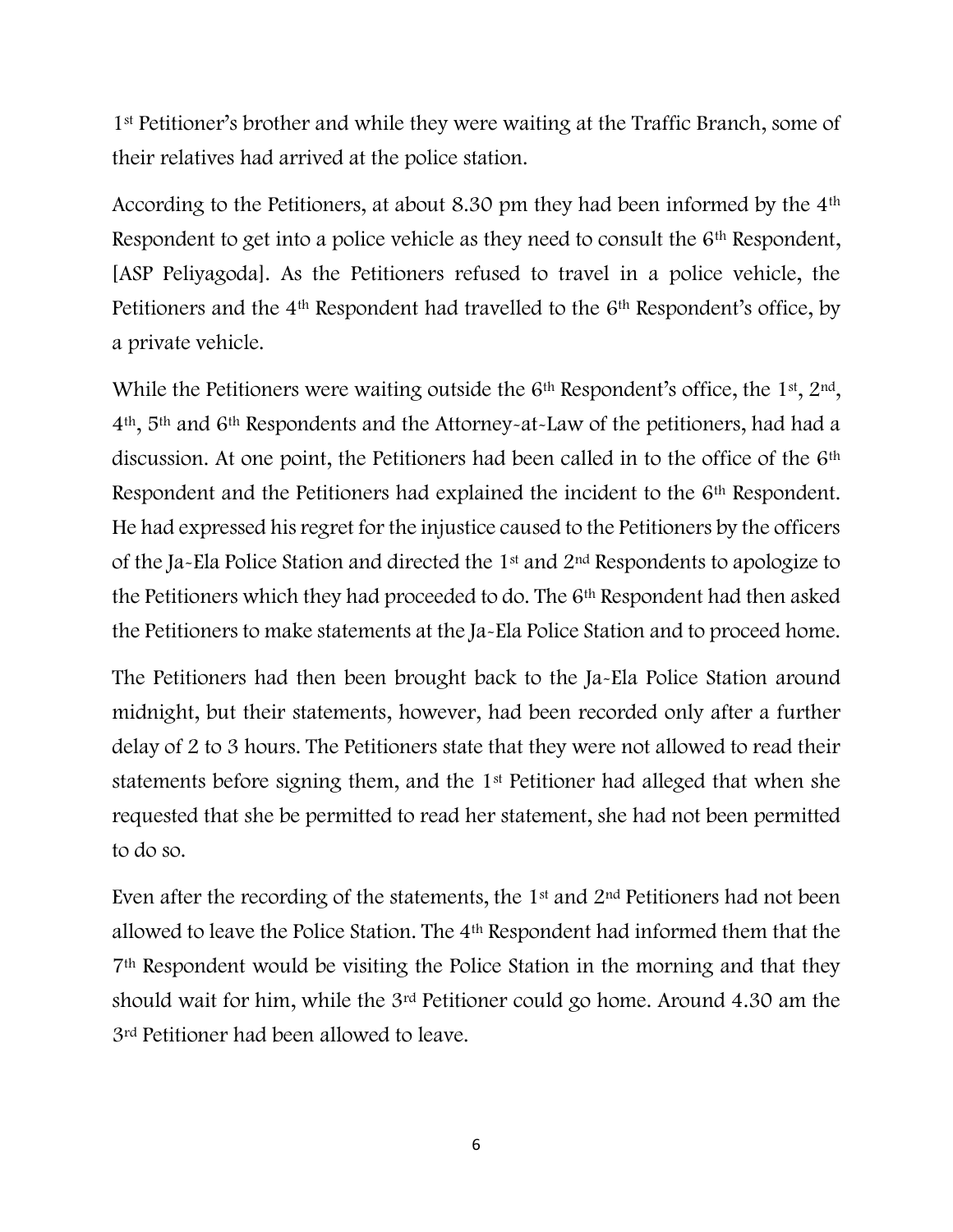On the following day, i.e. 25th December, the 7th Respondent had come to the Ja-Ela Police Station along with the 6th Respondent at about 1.30 pm in the afternoon. The Petitioners allege that up until then they were not provided with any food nor allowed to have any food from outside. The 7th Respondent had informed them that they would be produced before the Magistrate.

The 1st and 2nd Petitioners had then been produced before the Magistrate at the Magistrate's residence around 2.30 pm. The Petitioners have alleged that the 5<sup>th</sup> Respondent made a false allegation to the effect that the 1st and 2nd Petitioners had assaulted police officers and requesting the magistrate to place the Petitioners on remand custody. In support of this statement, the Petitioners have submitted the information [B report] filed by the  $5<sup>th</sup>$  Respondent [ $P-SA'$ ], alleging that the 1<sup>st</sup> and 2nd Petitioners committed offences punishable under Sections 183, 314 and 344 of the Penal Code. No reference, however, had been made to the 3rd Petitioner.

The Magistrate had ordered that the two Petitioners be remanded until 26<sup>th</sup> December 2012. On 26th December, the Petitioners had been produced before the Magistrate and the Magistrate had released them on bail.

The day after, i.e, 27th December 2012, the 1st Petitioner had gone to the Colombo North Teaching Hospital, Ragama where she had got herself admitted. On 28th December she had been examined by Dr. B. C. S. Perera, Assistant Judicial Medical Officer. The Diagnosis Ticket and Treatment Sheet marked 'P9-A' to 'P9-C' as well as the Medico-Legal Examination Report marked 'P-22A' have been produced by the Petitioners as part of their case. On the same day the 2nd and 3rd Petitioners had also been examined by the Judicial Medical Officer. The Judicial Medical Officer's examination has revealed that the 1st and 3rd Petitioners had sustained contusions. As the 1st Petitioner was in a state of shock due to the incident, she had been directed to the Psychiatrist, Dr. Aruni Hapangama who had examined her on 28th December 2012 and reviewed her on 07<sup>th</sup> February 2013.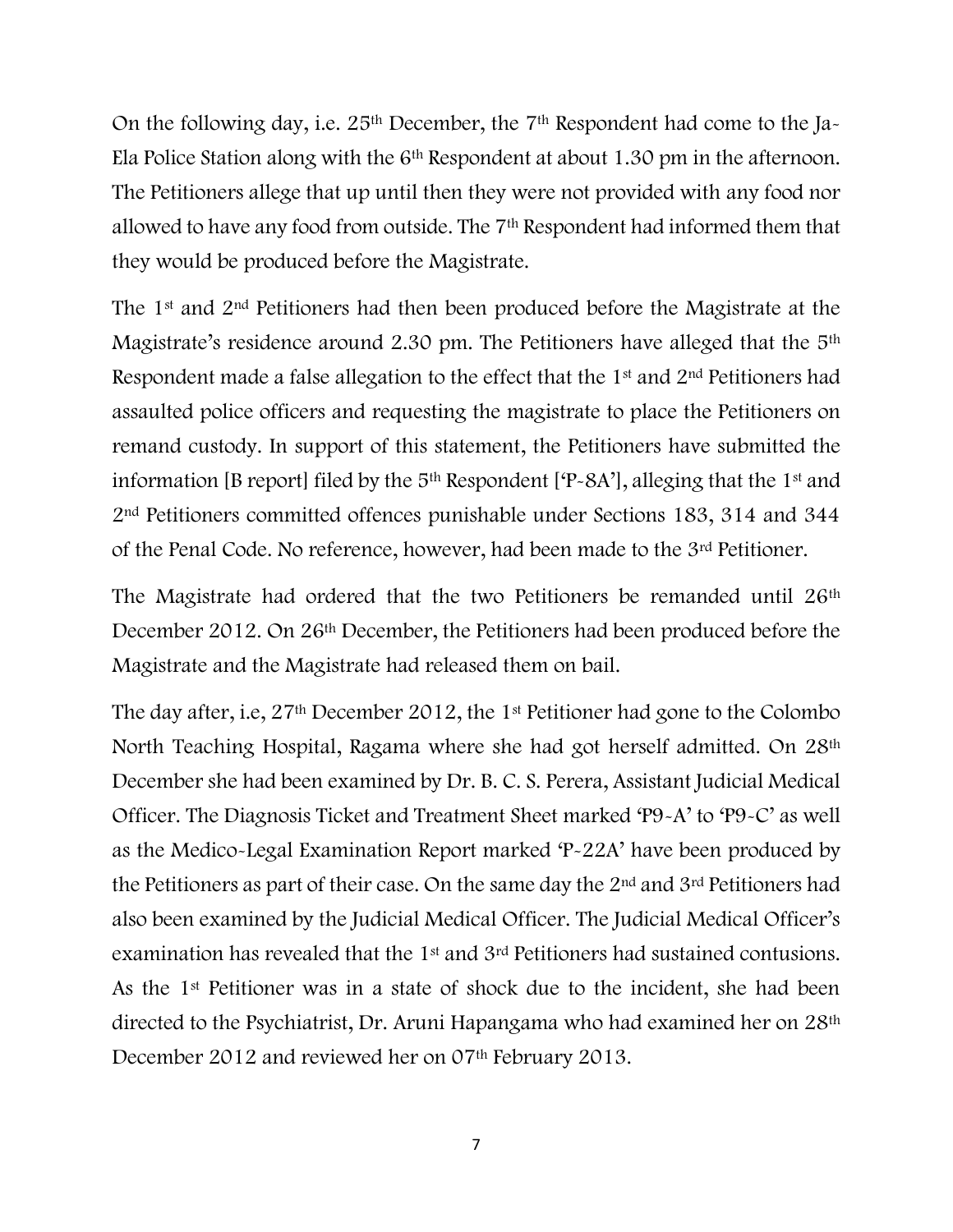## Version of the 1<sup>st</sup> and 2<sup>nd</sup> Respondents

The 1<sup>st</sup> and 2<sup>nd</sup> Respondents have taken up the position that they were on duty in the immediate vicinity of 'Subhani' Junction, by the Colombo-Negombo main road close to the Ja-Ela Public Market Complex. They contend that the1st Petitioner had parked the car on the Colombo-Negombo highway where there was neither a kerb nor a designated parking space and in addition it had been parked just 20 meters away from a pedestrian crossing. The manner in which the car was parked, had resulted in a heavy obstruction to the movement of vehicular traffic on the highway.

Contrary to what the Petitioners have submitted, the Respondents state that the 3rd Petitioner was seated in the driving seat and shifted to the front passenger seat while the 2<sup>nd</sup> Petitioner who was seated in the rear of the car, crossed to the driving seat. When the 1<sup>st</sup> Respondent requested the 2<sup>nd</sup> Petitioner to remove the vehicle, she had admonished the 1st Respondent and continued to do so as she started to drive the car towards Colombo.

The  $2<sup>nd</sup>$  Respondent had observed the  $2<sup>nd</sup>$  Petitioner admonishing the 1<sup>st</sup> Respondent, while driving and had gone there when the car had to stop at the pedestrian crossing. When the 2nd Respondent asked for the 2nd Petitioner's driving license in order to spot fine her for the violation, she had shouted in a hostile manner and refused to do so.

The 2nd Respondent submits that the 3rd Petitioner had asked for his 'PC' number in a threatening manner. The  $2<sup>nd</sup>$  Respondent also alleges that the  $3<sup>rd</sup>$  Petitioner warned him by saying that, if he did not watch out, he will deal with him. The 1<sup>st</sup> Petitioner who had returned by then, had approached the 2nd Respondent and had slapped him. Immediately the 2<sup>nd</sup> Petitioner too had approached the 2<sup>nd</sup> Respondent. The 2nd Respondent alleges that 1st Petitioner pulled the white belt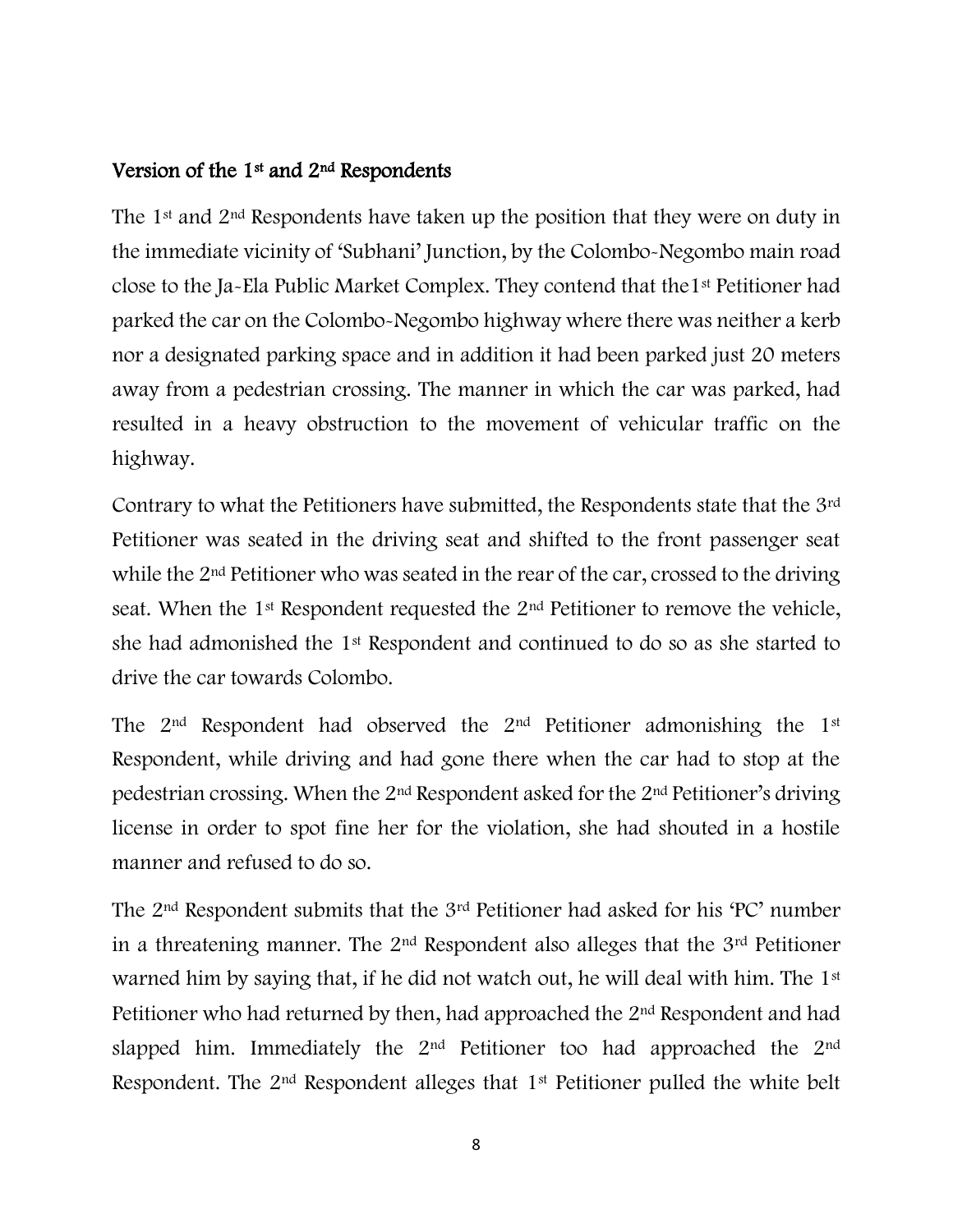attached to his uniform and she dealt several blows to his body. The 1st Petitioner however, has denied the above assertion in her counter affidavit [Paragraph 10 of the counter affidavit]. The 1st Petitioner's version is that she attempted to push the 1<sup>st</sup> and 2<sup>nd</sup> Respondents away, in order to prevent them from assaulting her children.

The Respondents state that the general public who witnessed the incident attempted to assault the Petitioners and cause damage to the car, but that the 1st and 2nd Respondents managed to prevent that. The two Respondents maintain that, contrary to the allegations of the Petitioners, the two of them did not assault or abuse the Petitioners nor damage their property, despite the Petitioners' attack on them. The Respondents concede that the 3rd Respondent came to the scene thereafter and accompanied the Petitioners in the car, to the Ja-Ela Police Station.

Regarding the events at the Ja-Ela Police Station, the Respondents deny the averments of the Petitioners and state that the 1st and 2nd Respondents met the Officer-In-Charge of the Ja-Ela Police Station, the 5th Respondent, and informed him about the incident. The 5<sup>th</sup> Respondent had directed them to make a statement regarding the incident to the Minor Crimes Branch of the Ja-Ela Police Station and accordingly around 2 pm, the 2nd Respondent had given a statement complaining that he was assaulted by the 1st and 2nd Petitioners. The 1st Respondent had given a statement around 2.30 pm.

The 2nd Respondent denies the allegation that he kicked and scolded the 3rd Petitioner, while the Petitioners were waiting at the Traffic Branch and stating further that, such an incident could not take place in a public place like the Ja-Ela Police Station. After making the statements the Respondents had returned to traffic control duty assigned to them. At around 3.35 pm the 5th Respondent had visited the place where the incident had taken place. Thereafter, around 5.30 pm while the Respondents were engaged in their duties, they had received a message summoning them to the Police Station and upon arrival, they were informed to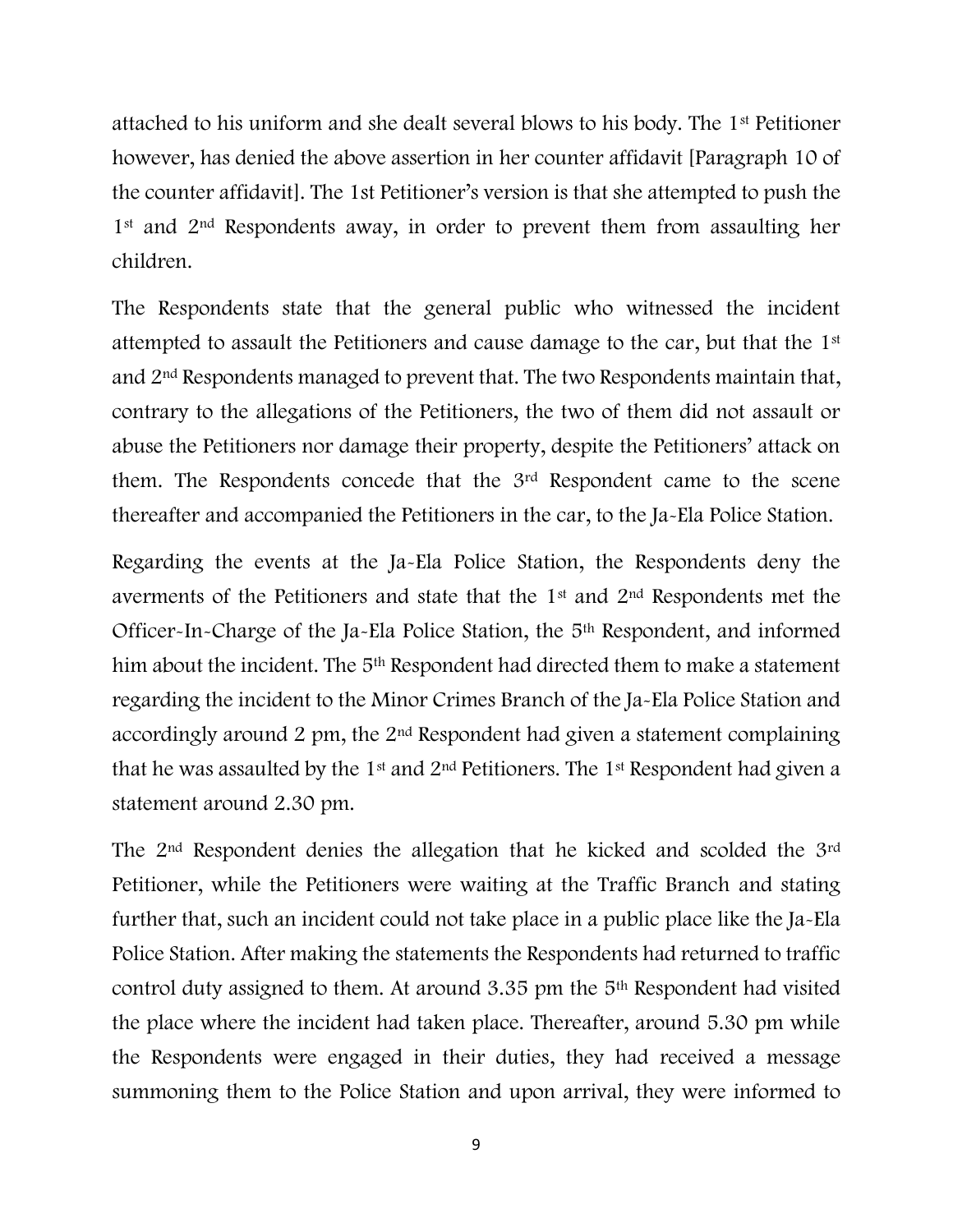meet the Assistant Superintendent of Police, the 6<sup>th</sup> Respondent, and they had travelled to his office in Peliyagoda. The Respondents have explained the incident to the 6th Respondent and the assault by the Petitioners. In contrast to the Petitioner's version, the Respondents state that the Petitioners apologized to them and even offered them money to settle the matter, which they had declined.

The Respondents state that the 1<sup>st</sup> and 2<sup>nd</sup> Petitioners had then returned to the Ja-Ela Police Station where their statements were recorded. The  $1<sup>st</sup>$  and  $2<sup>nd</sup>$  Petitioners had been arrested for the commission of offences punishable under Sections 183, 314 and 344 of the Penal Code. The Respondents deny the allegation that the Petitioners were not allowed any food.

The entry made by the IP Wijethilake of Ja-ela police in the information book ('R14') reflects that on  $25<sup>th</sup>$  December around 2.00 pm the  $2<sup>nd</sup>$  Respondent had been examined by the JMO of the Ragama Hospital, who had referred the 2nd Respondent to the Ear Nose and Throat (ENT) clinic. The outcome of any such referral, however, had not been produced before this court.

The written submissions filed on behalf of the Attorney General [8th Respondent] indicate that, consequent to the Petitioners' complaint to the 7<sup>th</sup> Respondent, an inquiry had been conducted by the Special Investigations Unit (SIU) in respect of the 1st to 6th Respondents. According to the letter dated 13th September 2013, sent by the Acting Director of the SIU addressed to Director legal Police Headquarters, ['X1']; the findings of the said inquiry were that, the 1<sup>st</sup> and 2<sup>nd</sup> Respondents had had an argument with the Petitioners in the discharge of their official duties and the incident had brought disrepute to the Police Service. The conclusion had been that, although it was evident that the  $1<sup>st</sup>$  and  $2<sup>nd</sup>$  Respondents were directly connected to the incident, there was no evidence to substantiate the allegation that the 1st and 2nd Respondents had assaulted the Petitioners.

Accordingly, it had been recommended to the Inspector General of Police to charge sheet the said two Respondents for 'improper conduct' and to have them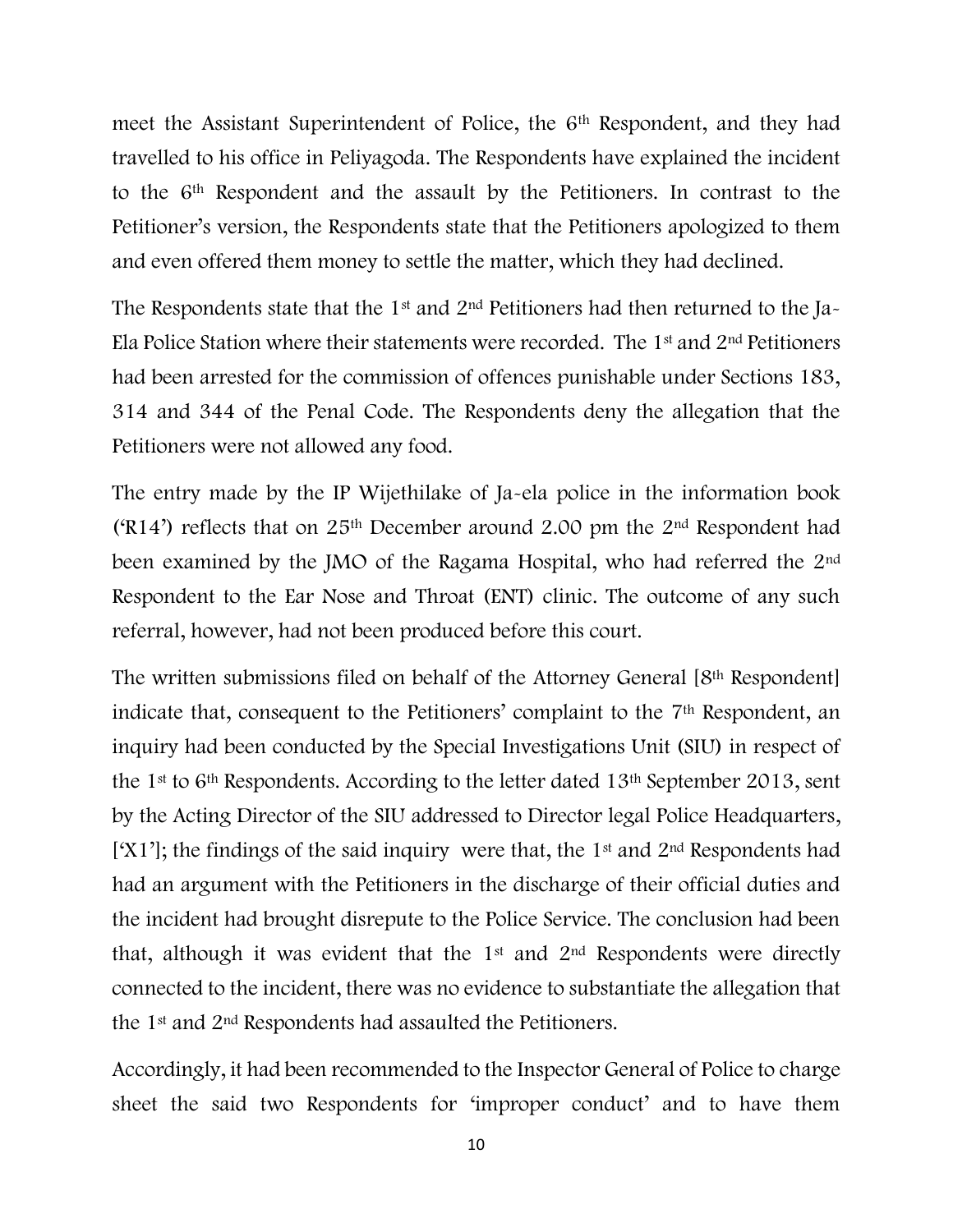transferred out of the Western Province. The 1st and 2nd Respondents had been transferred pursuant to the SIU's recommendation and punishments, in the form of a warning in the case of the 1st Respondent and two days of additional work in the case of the 2nd Respondent, had been imposed. Disciplinary action against the 3rd Respondent had not been recommended as it was concluded that there was no liability on his part. The 4<sup>th</sup> to 6<sup>th</sup> Respondents had also been found liable at the inquiry for failing to discharge their duties according to procedure.

A preliminary objection was raised by the Respondents that the one-month period for the institution of a fundamental rights application has lapsed. The alleged incident occurred on 24th December 2012 and the present application was filed on 19th March 2013. The Petitioners have lodged a complaint at the Human Rights Commission on the 31<sup>st</sup> of December 2012 as evidenced by the receipt 'P-15B'. By letter dated 3rd of January 2013 ('P-15C') the Petitioners had been informed to submit affidavits and other relevant documents to the Human Rights Commission prior to the 01st of February 2013. Section 13 (1) of the Human Rights Commission Act No. 21 of 1996 states that the period within which an inquiry is pending before the Human Rights Commission shall not be taken into account in calculating the one-month period within which an aggrieved party should invoke the fundamental rights jurisdiction of the Supreme Court. As the date given for the submission of documents was the 01<sup>st</sup> of February the possible assumption is that the inquiry by the Commission would have commenced on the  $2<sup>nd</sup>$  of February at the earliest. Given the above timeline, we overrule the preliminary objection of the Respondents.

#### Infringement of Article 11

Upon the analysis of the material placed before us, it cannot be said with certainty, as to whether the 1st Petitioner had parked the car at a designated parking slot or whether it was parked in a manner obstructing the vehicular traffic, as maintained by the Respondents. The photograph marked 'P-5', submitted by the Petitioners to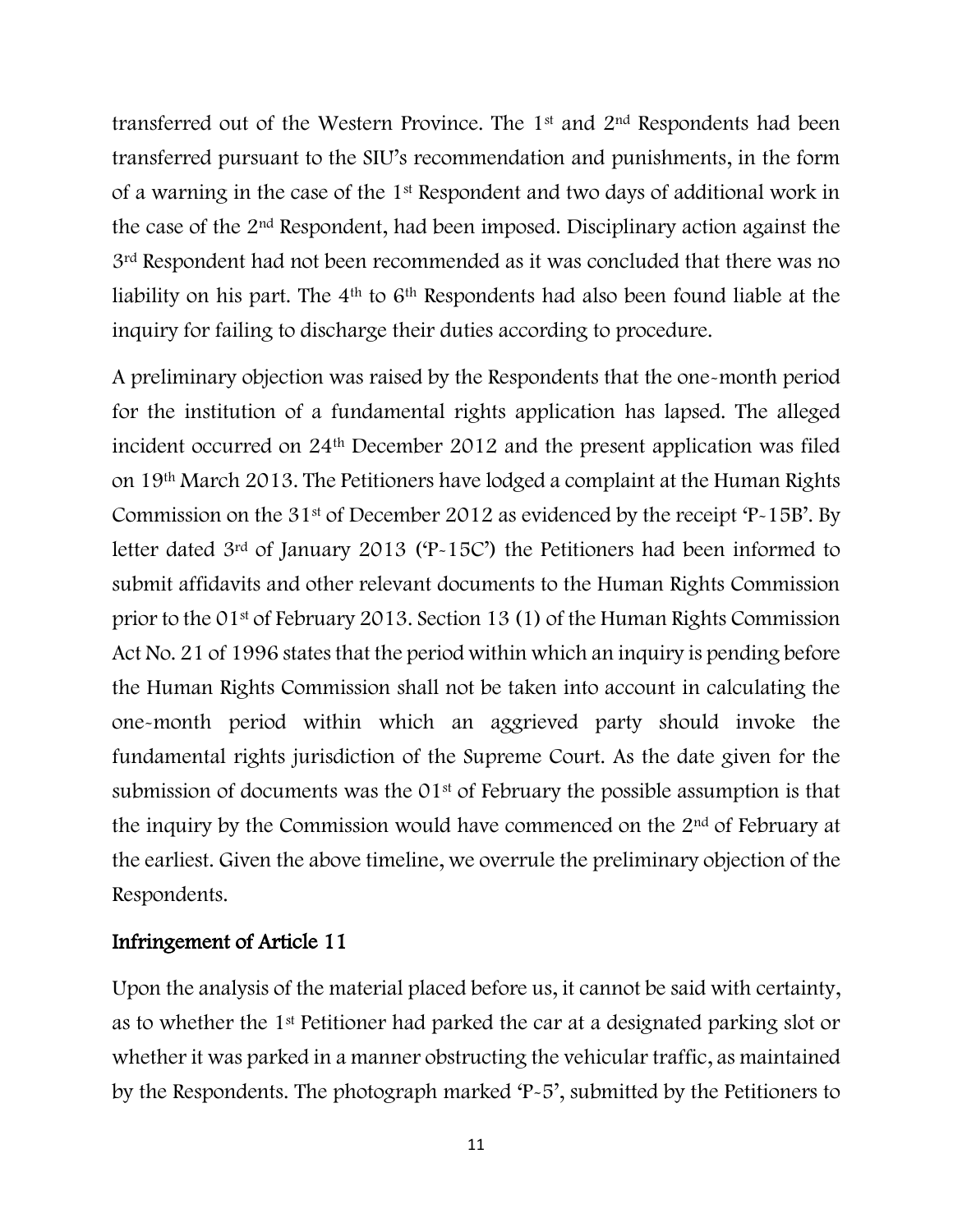demonstrate as to how the car was parked at the time the 1st Respondent initially approached the car, though illustrative, is devoid of much probative value in arriving at a firm finding that the Petitioners had parked in the manner and at the spot depicted in the photograph, being a photograph which is not contemporaneous, but one that had been taken subsequent to the incident.

The Respondents on the other hand have submitted a sketch indicating the positioning of the car drawn by the 4th and 5th Respondents in the course of their investigations, (extracts from the AIB ('R1') and CIB ('R2') dated 25th December 2012, maintained at the Ja-Ela Police Station, to buttress their position that the car was parked in fact on the highway obstructing vehicular traffic. If this court were to go by the sketches produced, then, it is indicative of the car in question had not been parked in a designated parking area.

In my opinion, the court would be justified in taking judicial notice of the fact that the localities in the area concerned are predominantly inhabited by people belonging to the Christian faith and it being the Christmas eve, the shopping areas would have been crowded with Christmas shoppers. This situation would have led to a heavy traffic build up in the shopping areas and as a consequence, the shoppers would have been jostling for parking space. On top of the traffic buildup due to the festive season, the need to ensure free flow of traffic along the Colombo-Negombo Highway, that being the main artery linking the city of Colombo and the Katunayake International Airport would have been paramount in the minds of the police officers deployed for duty to regulate traffic.

What is apparent, however, is that, an argument and a scuffle had taken place between the Petitioners and the 1st and 2nd Respondents. The divergent versions of the two parties provide little assistance to draw a clear conclusion as to whether one party instigated the scuffle and the other party merely exercised force in their defence or whether both parties were equally responsible for the incident.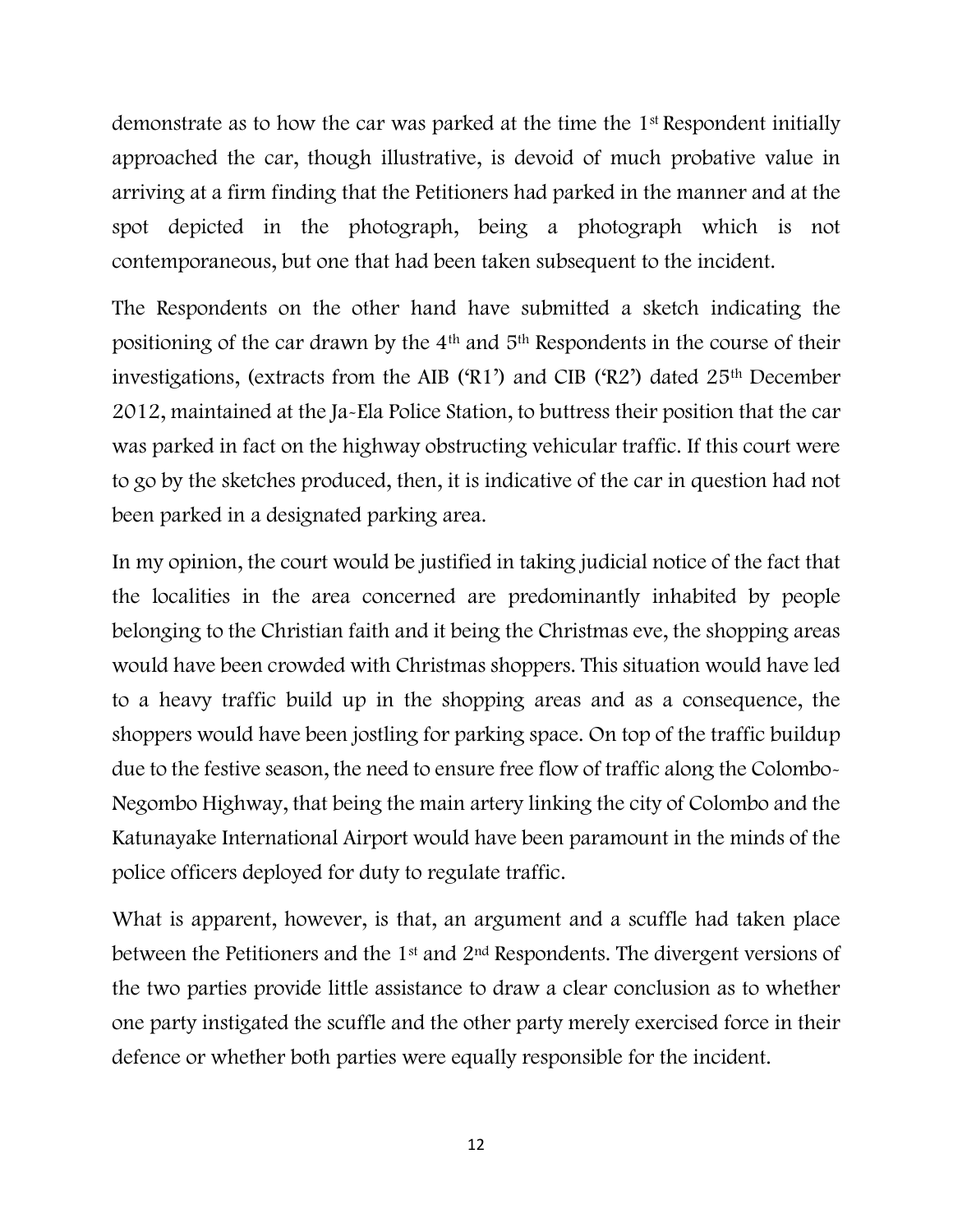*Prima facie*, the incident does not reach the threshold of torture or cruel or inhuman treatment. At the most, the alleged conduct of the  $1<sup>st</sup>$  and  $2<sup>nd</sup>$  Respondents (if the Petitioner's version is accepted) would reach the threshold of 'degrading treatment'. Dr. A.R.B. Amerasinghe J. in Premadasa v. OIC Hakmana and Others SC App 127/94 SC Mon. 10 March 1995 held that ".... the mere fact that there was an assault and some injury may not be violative of Article 11. Torture or Cruel, Inhuman or Degrading treatment or punishment may take many forms, but whether the relevant Criteria have been satisfied for the violation of Article 11 depends on the circumstances of each case."

It must be noted that the material relating to the present case is such that, apart from the Medico-Legal Reports, the veracity of the available evidence is not adequately guaranteed to be able to pin liability on the 1st and 2nd Respondents for the infringement of Article 11. The Medico-Legal reports of the Petitioners indicate minor injuries in the nature of contusions, compatible with injuries one may sustain in the course of a scuffle. The Medico-Legal Reports of the Respondents have not been submitted to the court.

The medical records indicate that the 1<sup>st</sup> Petitioner had sustained three contusions, one above the elbow joint of the right hand and two on the front aspect of the right side of the chest. The Assistant JMO's opinion has been that "*The injury pattern*, causative weapon and dating of injuries are compatible with the history given by the examinee." The Consultant Psychiatrist's opinion of 07th February 2013 as recorded in the Medico-Legal Examination Report of the 1st Petitioner has been that the 1st Petitioner was suffering from Post-Traumatic Stress Disorder (PTSD) and displayed 'depressive symptoms' which "can be a consequence of the alleged incident." The 2nd Petitioner's Medico-Legal Report marked 'P-22B' indicates "no injuries" while the 3rd Petitioner's Medico-Legal Report ['P-22C'] indicates that he had sustained a single contusion "over the lateral malleolus of the right leg". Therefore, even if the 2nd Petitioner had in fact been subjected to force in the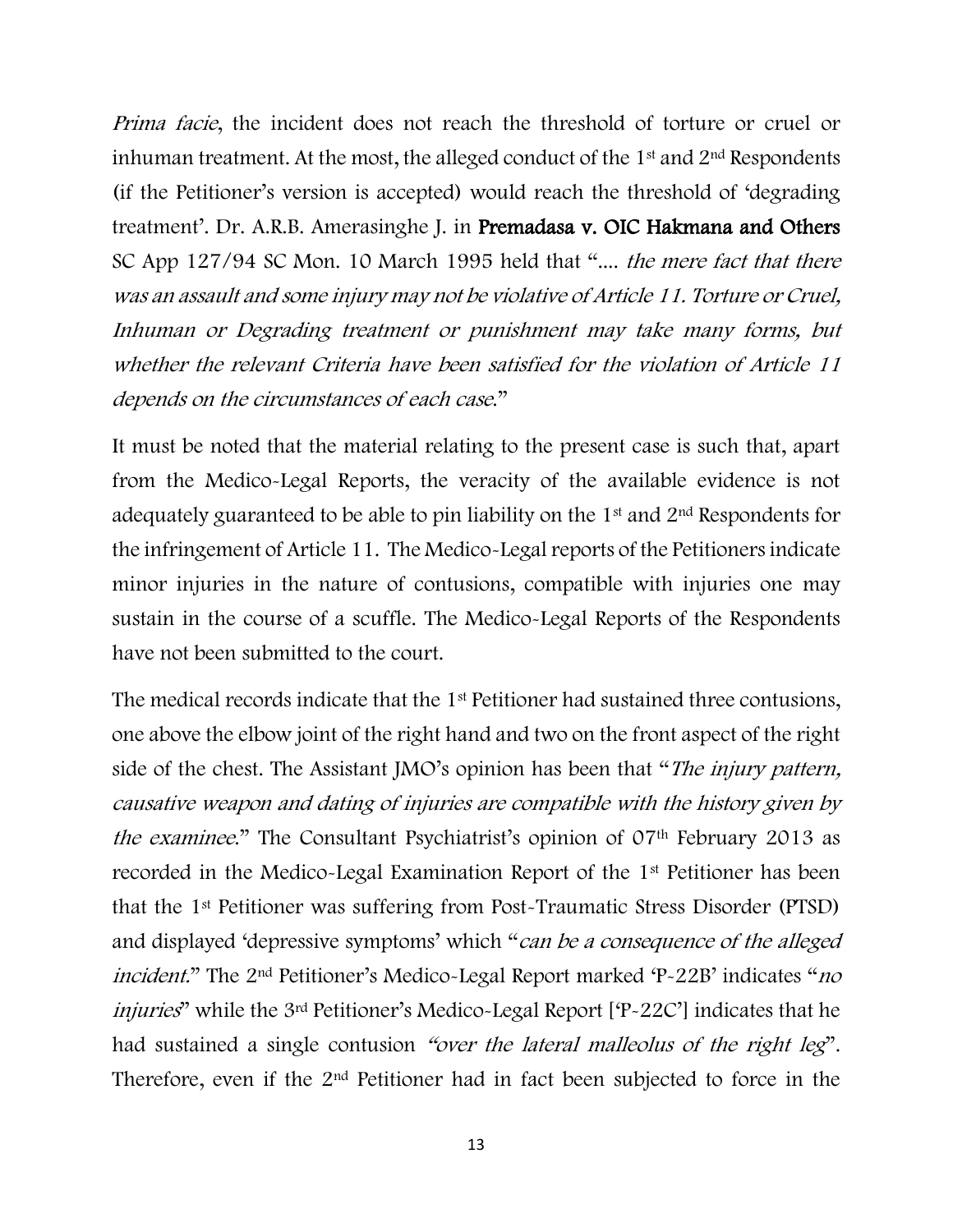manner alleged by her, she does not appear to have sustained any injuries. It is quite possible that the injury of the 3rd Petitioner is such that it could have been sustained in the course of the scuffle.

The Respondents have denied using any force to prevent the Petitioners from obstructing the Police or in committing any violations of the law. This position does not lend much credence to their version placed before the court, when considering the nature of the contusions received by the 1st Petitioner. The injuries make it evident that the 1st Petitioner had been subjected to some bodily restraint directed to the upper body. The injury of the 3rd Petitioner too indicates that he was subjected to some force.

While the evidence is, thus, the decisive factor is that it is uncertain whether force was used to prevent the Petitioners from attacking the 1<sup>st</sup> and 2<sup>nd</sup> Respondents as maintained by the Respondents or in offence as maintained by the Petitioners. In that light we are unable to hold that the  $1<sup>st</sup>$  and  $2<sup>nd</sup>$  Respondents have infringed the rights of the Petitioners under Article 11. Judicial opinion has been that as the violation of Article 11 entails serious consequences to public officers, strict certainty is needed on a balance of probability for a finding of liability under Article 11 (See Jeganathan v. Attorney General (1982) 1 SLR 302, Namasivayam v. Gunawardena (1989) SLR 401, Channa Pieris v. Attorney General 1994 1 SLR 6, Goonewardene v. Perera and others (1983) 1 SLR 305).

If the events unfolded in the manner made out by the Petitioners, the conduct of the 1st and 2nd Respondents would have amounted to 'degrading treatment' as envisaged in Article 11. In Abeywickrema v. Gunaratna [1997] 3 SLR 225 the court cited with approval the definition of 'degrading treatment' put forward by Justice A. R. B. Amerasinghe in the treatise 'Our Fundamental Rights of Personal Security and Physical Liberty' to the effect; "Something might be degrading in the relevant sense, if it grossly humiliates an individual before others, or drives him to act against his will or conscience." However, as the evidence is inadequate to tilt the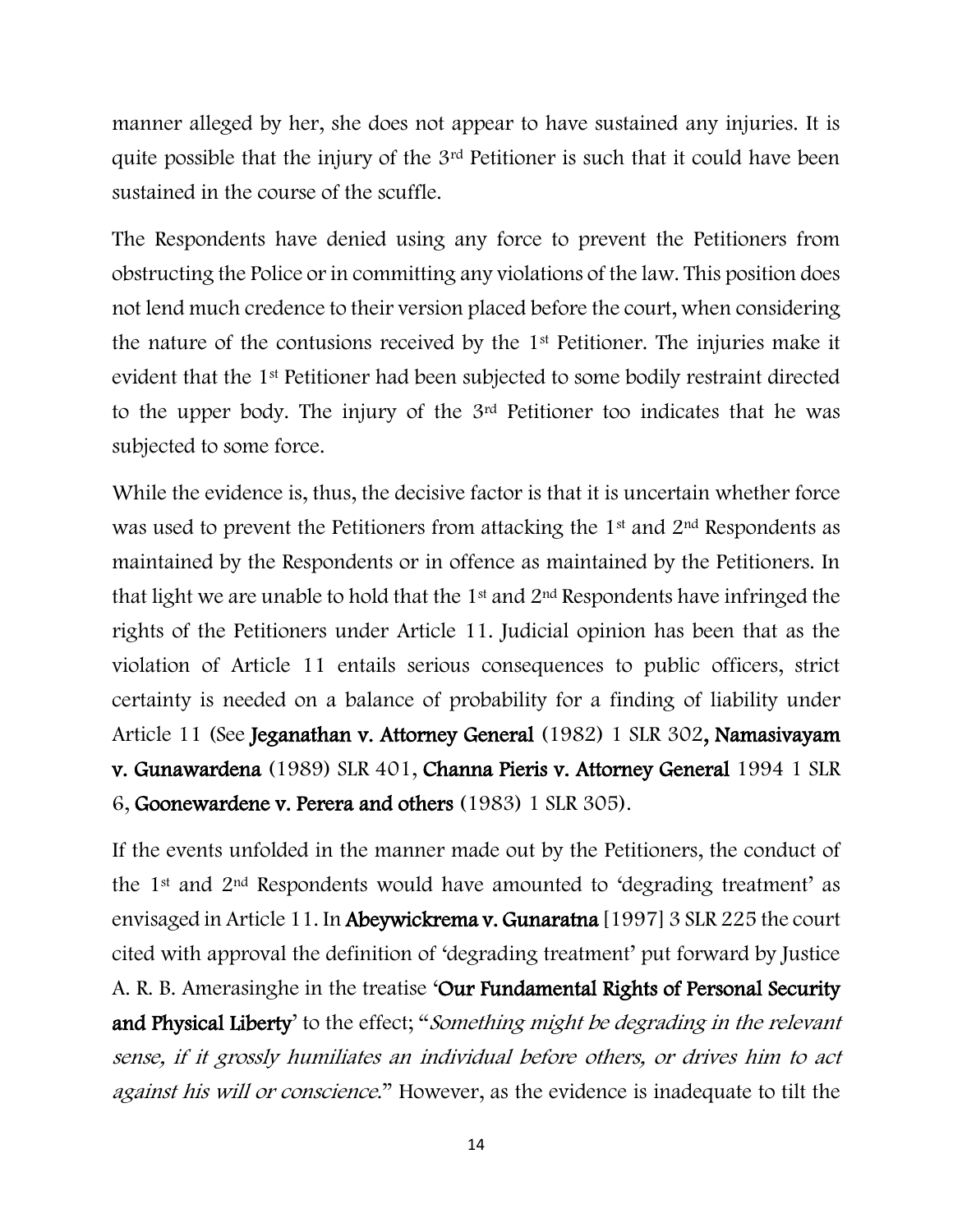balance in favour of the Petitioners i.e. to say that it is more probable that the 1<sup>st</sup> and 2nd Respondents assaulted the Petitioners in the manner alleged, this court is not in a position to hold that Article 11 was violated. Regarding the obvious fact that the 1st and 2nd Respondents were engaged in an argument and a scuffle with the Petitioners, we take note that the  $1<sup>st</sup>$  and  $2<sup>nd</sup>$  Respondents have already been subjected to disciplinary action for conduct bringing disrepute to the police force.

Having held thus, it is pertinent here to make the following observation. On one hand, there is a responsibility for the civilians to respect and obey the directions of the law enforcement agencies, in the legitimate exercise of their authority. Where possible, the members of the public are expected to assist and cooperate with the police in maintaining law and order, without conducting themselves in a manner that causes inconvenience to the public, as well as the police in carrying out their duties. On the other hand, enforcing the law of the land and preserving public order, should not be at the cost of the protections every person is entitled to by law. If the members of the police force lack the discipline and professionalism required to deal courteously with the public and are wont to use the power and authority vested in them to unduly harass civilians, the relations between the police and the public are bound to become strained. When dealing with members of the public who do not readily follow the directions of the Police, it is equally important that police officers maintain their own discipline and professionalism. The ability of the police force to command the trust and cooperation of the public should not be obstructed by the actions of officers who misuse their position.

#### Infringement of Article 13 (1)

In order to consider whether the Petitioners' rights under Article 13 (1) were violated, it is necessary to first ascertain whether the Petitioners were in fact 'arrested'.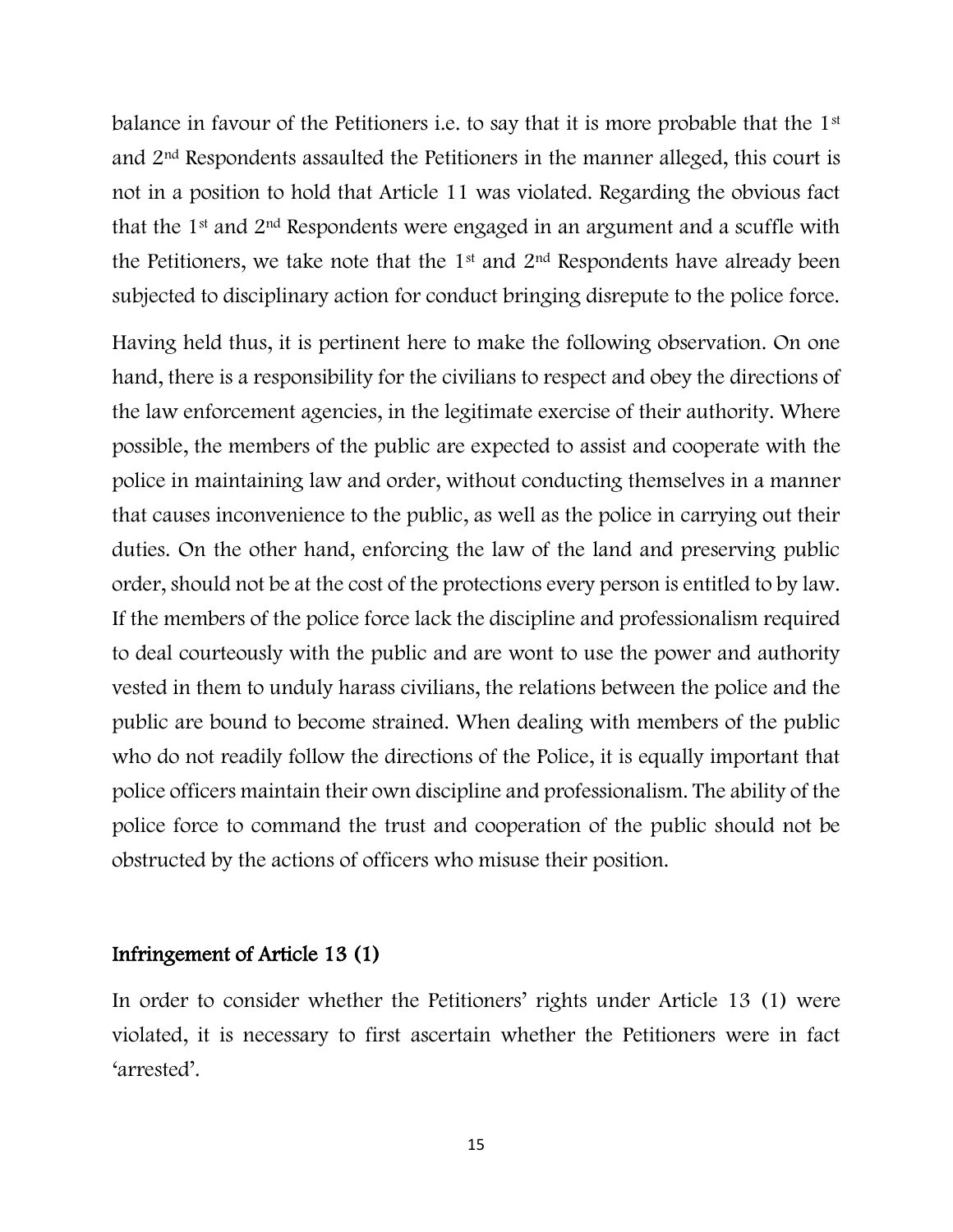The 'Explanation' to Section 23(1) of the Code of Criminal Procedure Act reads thus; "Keeping a person in confinement or restraint without formally arresting him or under the colourable pretension that an arrest has not been made when to all intents and purposes such person is in custody shall be deemed to be an arrest of such person."

In Piyasiri v. Nimal Fernando (1988) 1 SLR 173 the Petitioners, Customs Officers returning from work at the Katunayake Airport, were asked to go to the Seeduwa Police Station in their own cars followed by the 1<sup>st</sup> Respondent and other police officers, and were searched and the monies in their possession were taken into the charge of the 1st Respondent. Then they were ordered to go to the Bribery Commissioner's Department in their own cars accompanied by the 1st Respondent. After their statements were recorded at the said Department, they were released on a written undertaking to appear before the Magistrate the next morning. The Supreme Court, taking note that the Petitioners were arrested on speculation in order to ascertain whether they could have committed the offence of bribery, held; "There was in fact an arrest of the petitioners by the 1st respondent. Custody does not necessarily import the meaning of confinement, but has been extended to mean lack of freedom of movement brought about not only by detention, but also by threatened coercion, the existence of which can be inferred from the surrounding circumstances." The court referred to Dr. Glanville Williams' article, 'Requisites of a Valid Arrest' (1954) Criminal Law Review 6 at page 8 where Dr. Williams had stated that "If an officer merely makes a request to the suspect, giving him to understand that he is at liberty to come or refuse, there is no imprisonment and no arrest. If, however the impression is conveyed that there is no such option, and that the suspect is compelled to come, it is an arrest..."

It is uncontested that the Petitioners in the instant case initially went to the Police Station on the directions of the 3rd Respondent. The Petitioners have not complained that they were made to go to the Police Station forcibly and further, at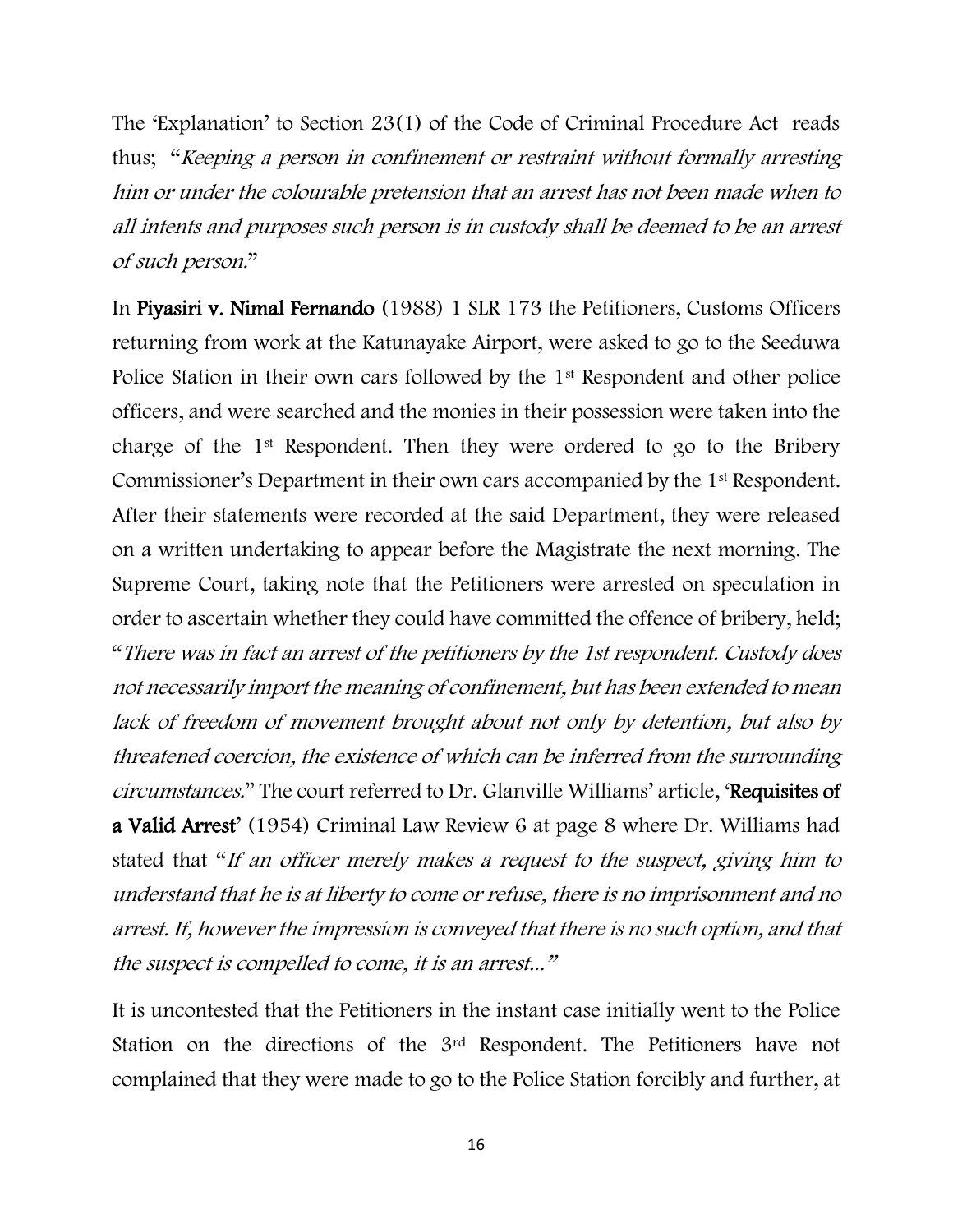the Police Station the Petitioners of their own volition have sought to lodge a complaint and been directed to the Traffic Branch. There is no complaint that their freedom of movement was inhibited by any police officer, up to that point, at the police station.

At the Traffic Branch however, with the complicity of the 4th and 5th Respondents, the Petitioners had been made to wait by delaying the recording of their complaint despite their requests to be allowed to leave. Although the 1<sup>st</sup> and 2<sup>nd</sup> Respondents have denied this in their submissions, they have been unable to submit any record of a complaint lodged by the Petitioners, to substantiate their position. Paragraph 13(a) of the objections of the 1<sup>st</sup> and 2<sup>nd</sup> Respondents further prove that the Petitioners were compelled to stay at the Police Station until at least 5.30 pm, the time at which the two Respondents state that they were called back to the Police Station to go to the 6<sup>th</sup> Respondent's Office with the Petitioners. The 1<sup>st</sup> and 2<sup>nd</sup> Respondents [by Paragraph 12(c) of their objections] state that the 5th Respondent OIC visited the scene where the incident was alleged to have taken place, around 3.35 pm. The CIB record and the MOIB record marked 'R2' and 'R8' confirm the time of their visit to be around 3.35 pm. The Petitioners have averred that they "were informed to wait upstairs until the police investigate." It appears that there has been an unnecessary delay in carrying out the investigation. The scene of the incident was only 200m away from the Ja-Ela police station and the 5th Respondent has not explained the reasons for the inordinate delay.

Thus, it can be seen that prior to the point at which the Respondents state that the 1<sup>st</sup> and 2<sup>nd</sup> Petitioners were arrested, the Petitioners were in fact under arrest by implication. As there was no complaint that the 3<sup>rd</sup> Respondent coerced the Petitioners to proceed to the Police Station, it has to be concluded that although there was no express act of arresting, the Petitioners were under arrest after they arrived at the police station, by being made to wait there indefinitely by the 4th and 5th Respondents.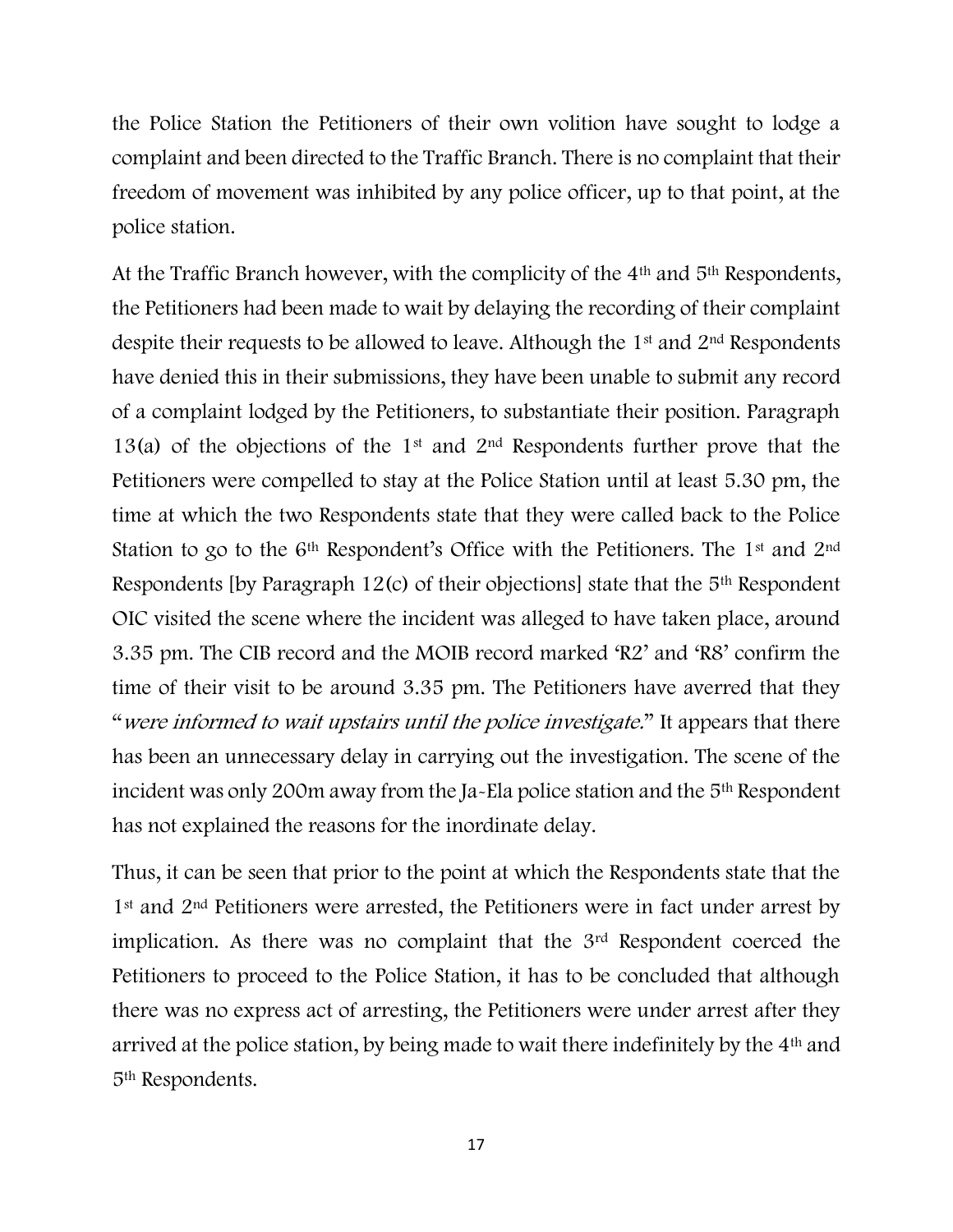Article 13 (1) further requires that the person being arrested is informed of the reason for arrest. It is well-accepted that the arrestee is entitled to know the reasons for the arrest in order to decide whether the arrestee is bound to submit to the arrest, and to take steps to regain his or her freedom without delay. The point at which reasons should be given was explained in Mallawarachchi v. Seneviratne, OIC, Police Station, Kollupitiya [1992] 1 SLR 181. In the said judgement, Justice Kulatunge presented a summary of the propositions as to arrest established by the House of Lords in the much-quoted case of Christie v. Leachinsky (1947) AC 457. One of the points was that "The *obligation is to give the reason at the moment of* arrest or where it is, in the circumstances excused, at the first reasonable opportunity." (at page 189). In the present case, according to the Petitioners, they were not informed of the reason for the arrest of the 1st and 2nd Petitioners. The written submissions as well as the objections of the  $1<sup>st</sup>$  and  $2<sup>nd</sup>$  Respondents indicate that the 1st and 2nd Petitioners were arrested, but there is no averment to the effect that they were informed of the reasons for arrest.

Regarding the arrest by implication, it appears that the Petitioners were not given reasons except that an investigation was ongoing. In Piyasiri (supra) it was stated that "It is a condition of lawful arrest that the party arrested should know on what charge or on suspicion of what crime he is arrested. Therefore, just as a private person arresting on suspicion must acquaint the party with the cause of his arrest, so must a policeman arresting without warrant on suspicion state at the time (unless the person is already acquainted with it), on what charge the arrest is being made or at least inform him of the facts which are said to constitute a crime on his part. Even if circumstances exist which may excuse this, it is still his duty to give the information." [at page 186]. In the present case the Petitioners had come to the police station to lodge a complaint in order to seek redress regarding what they had to encounter at the hands of the police officers and in that backdrop, the 4<sup>th</sup> and 5th Respondents ought to have informed the Petitioners the reasons for their arrest.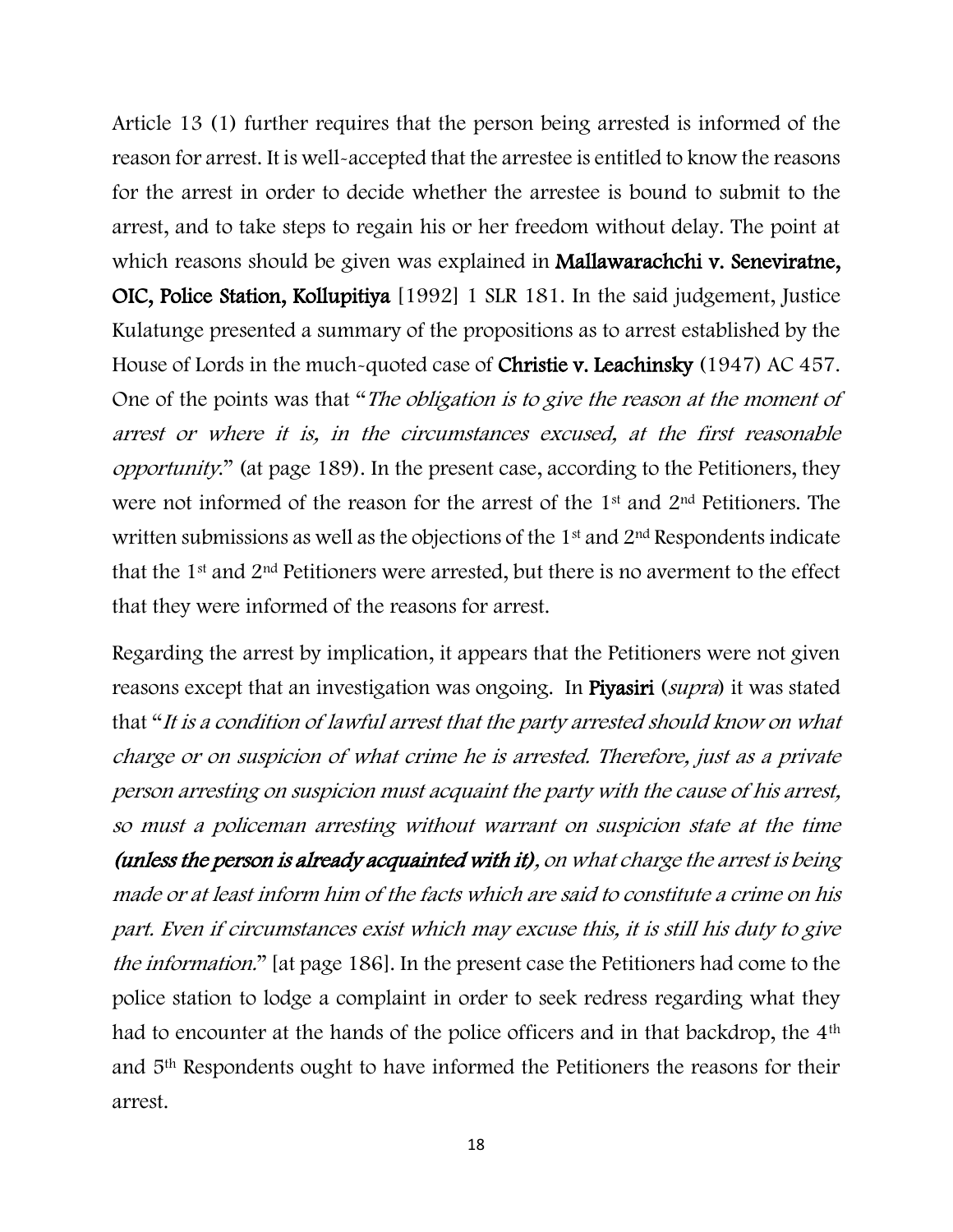Section 32 (1) of the Criminal Procedure Code empowers any peace officer to arrest without an order from a Magistrate and without a warrant, any person "who in his presence commits any breach of peace" [Section 32 (1) (a)] or "who obstructs a peace officer while in the execution of his duty…" [Section 32 (1) (f)]. The information submitted to the Magistrate (case No. B5536/12) by the Police dated 26th December 2012 marked 'P-8A' states that the 2nd Respondent was assaulted and obstructed, in the execution of his duty by two women (The 1<sup>st</sup> and 2nd Petitioners).

In Joginder Kumar v. State of Uttar Pradesh AIR 1994 SC1349 which involved the questionable arrest of an Advocate, the court holding that a police officer must be able to justify the arrest i.e. that he had a reasonable belief that the person was complicit in the offence and that, there was a need to arrest such person, stated "The existence of the power to arrest is one thing. The justification for the exercise of it is quite another." (at page 49). The court highlighted the importance of the reasonable justification for arrest, as denying a person of liberty was a serious matter and could cause harm to the arrestee's reputation and self-esteem. The above stance holds true for Sri Lanka and is apt in the circumstances of the present case where the Petitioners who stepped out with the intention of completing their Christmas shopping ended up spending Christmas in police custody.

Furthermore, after the formal arrest of the 1st and 2nd Petitioners they had been produced before the Magistrate much later in the afternoon of the 25<sup>th</sup>, the day after their arrest as the Respondents state that the Petitioners were arrested on the 24<sup>th</sup> close to midnight. It is contrary to the best practices enunciated in **Section 36** of the Criminal Procedure Code that, a peace officer making an arrest without warrant shall, without unnecessary delay and subject to the provisions as to bail in the Criminal Procedure Code, take or send the person arrested before a Magistrate having jurisdiction in the case. The 1<sup>st</sup> and 2<sup>nd</sup> Petitioners were produced before the Magistrate only after a delay the reasons for which has not been adequately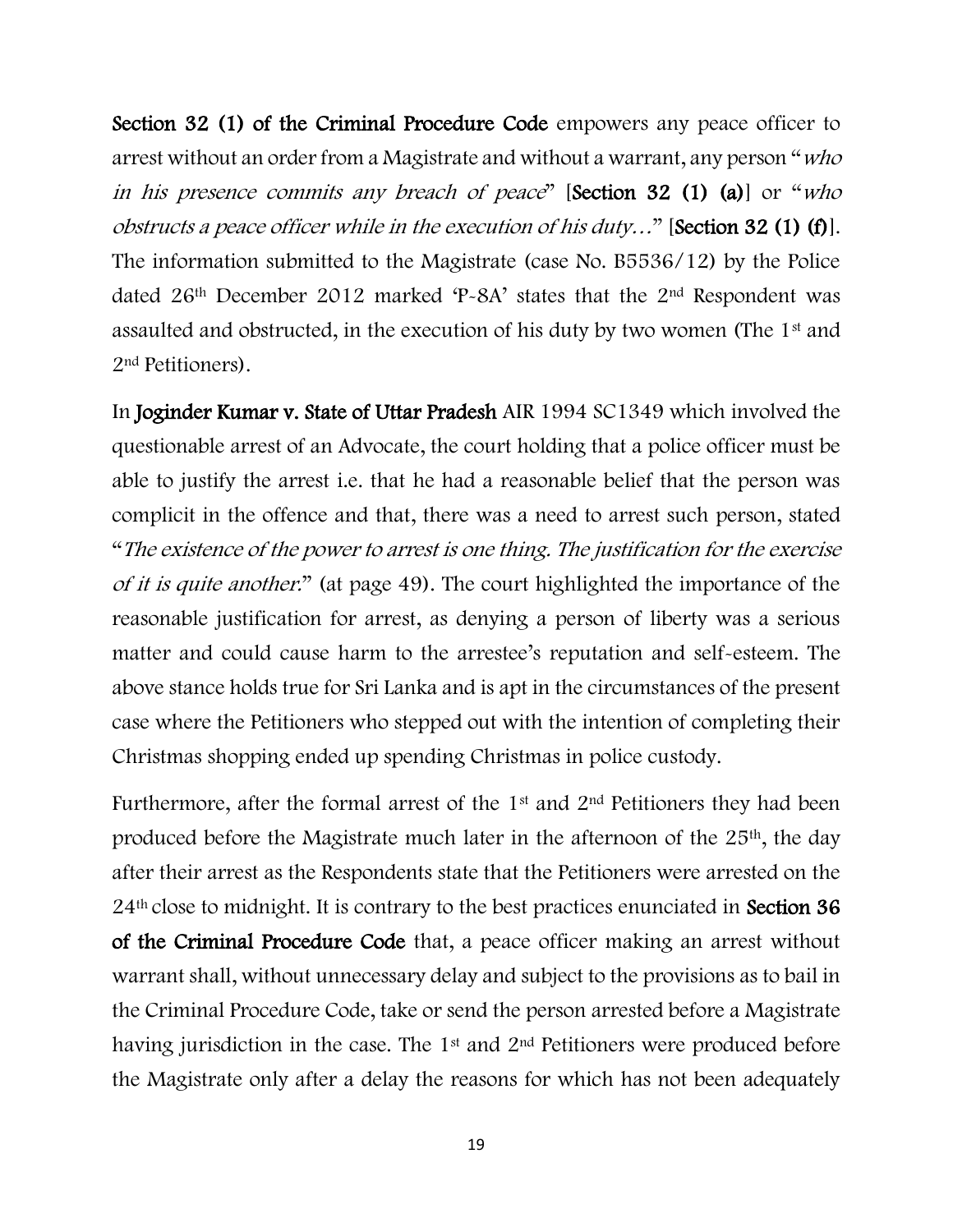explained by the 4th and 5th Respondents, thereby failing to comply with Section 36.

The 4th and 5th Respondents implicitly arrested the Petitioners by making them wait indefinitely at the police station and thereafter formally arrested the Petitioners without adhering to the procedure established by law and failed to give them the reasons for their arrest. The uncontested facts that the 5th Respondent as the OIC carried out an investigation of the incident and that he accompanied the Petitioners to meet the 6th Respondent amply indicates that he was aware of the events unfolding at the police station. Under these circumstances, it would be reasonable in my view to deduce that the 5th Respondent had taken charge of the investigation into the matter. As such, no subordinate officer could have made decisions on their own after the OIC was put on notice, in particular with regard to the arrest of the Petitioners. Hence the 5th Respondent was responsible for the unjustified arrest of the Petitioners, both implicitly and formally, and the contravention of the established procedure and safeguards in such arrest.

## Infringement of Article 12 (1)

Article 12 (1) of the Constitution stipulates that "All persons are equal before the law and are entitled to the equal protection of the law." From requiring that equals were treated unequally or that equals were treated unequally in order to make a finding of the infringement of the right to equality, the Supreme Court has over time moved away to hold that the arbitrary exercise of power- even when not falling within the aforesaid 'classification' doctrine- amounts to a violation of Article 12 (1). (See Sampanthan v. The Attorney General SC FR 351/2018- 356/2018, SC FR 358/2018-361/2018, SC Minutes of 13th December 2018)

In that light, we hold that the arbitrary treatment of the Petitioners, especially by the 4th to 5th Respondents and the failure to follow established procedure set out in detail above, amount to a violation of Article 12 (1).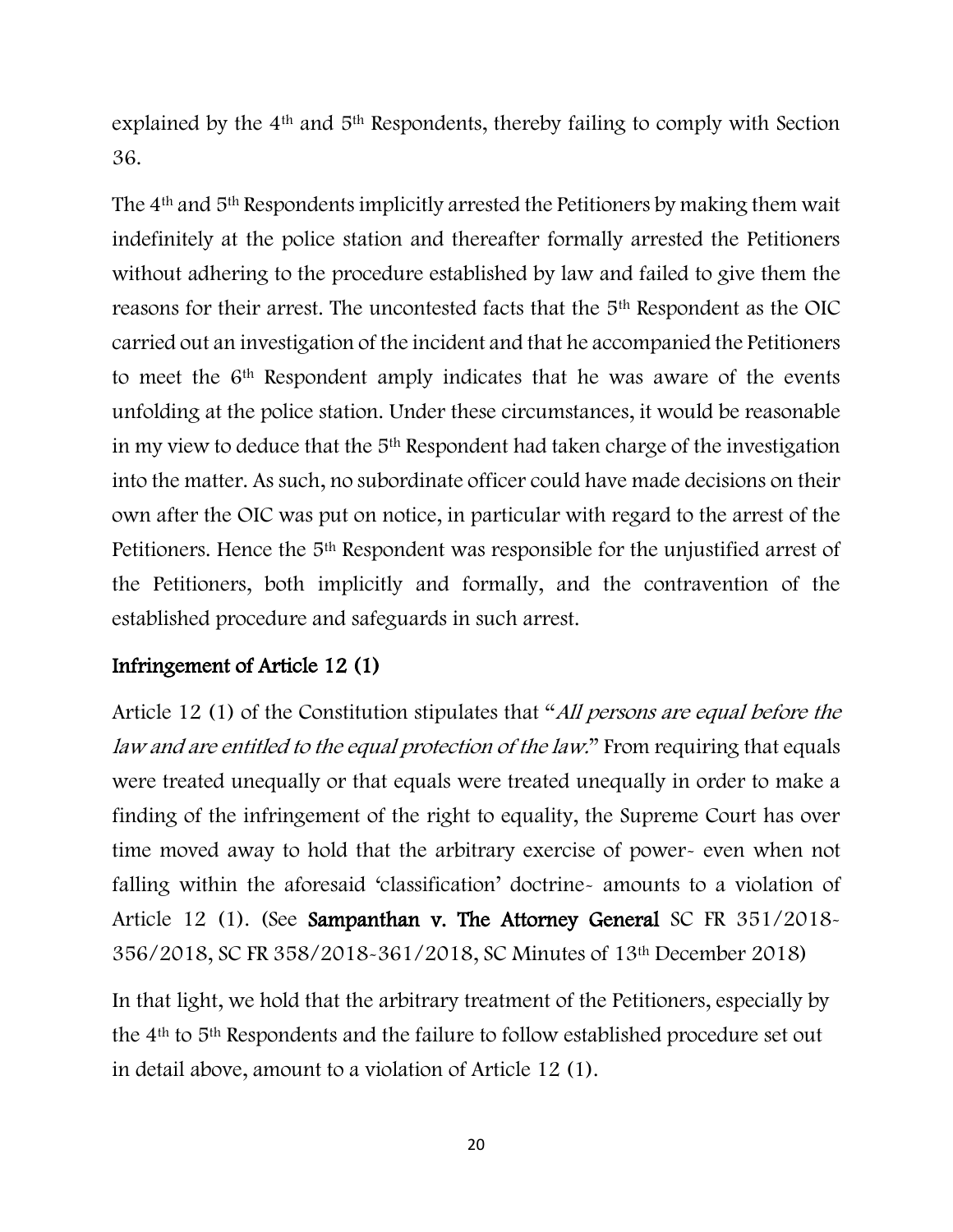#### **Conclusion**

According to the letter 'X1' submitted by the Hon. Attorney General, relating to the aforementioned investigation into the incident carried out by the Special Investigations Unit (SIU), the findings had been that the 4th to the 6th Respondents were in violation of the 'Departmental Orders' in the manner they handled the present case. It had been found by the SIU investigation that the 4th Respondent had released the minor child contrary to accepted procedure by not making any entry regarding the release and further that he had made a 'false' entry that the Petitioners were arrested at 20:10 hours at the police station when in fact, they had been at the 6<sup>th</sup> Respondent's office at that time. Regarding the 5<sup>th</sup> Respondent, it had been found that he had been in violation of 'Departmental Orders' by failing to inform the "Officer in Charge of the District" of the incident in writing within a reasonable time. The 6<sup>th</sup> Respondent had been found to be in violation of his duties as the Officer in Charge of the District by failing to commence investigations into the matter as early as possible. 'X1' being a summary of the investigation report, and not the investigation report itself, it is unclear what course of action was recommended by the SIU in relation to the 4<sup>th</sup> to 6<sup>th</sup> Respondents.

To conclude, I hold that the  $1<sup>st</sup>$  and  $2<sup>nd</sup>$  Petitioner's fundamental rights under Article 12 (1) and Article 13 (1) have been violated by the 4<sup>th</sup> and 5<sup>th</sup> Respondents. I hold that the said Petitioners are entitled to compensation for wrongful arrest. We direct the 5<sup>th</sup> Respondent to pay Rs.15,000/= each to the 1<sup>st</sup> and 2<sup>nd</sup> Petitioners. The primary responsibility of ensuring the safeguarding fundamental rights being with the State, we also direct the State to pay the 1<sup>st</sup> and 2<sup>nd</sup> petitioners Rs. 30,000/= each as compensation.

The 1st and 2nd Respondents had been already subjected to disciplinary action, in the nature of transfers out of the Western Province. The fact that it was not conclusively established that the necessary threshold to hold that the 1st and 2nd